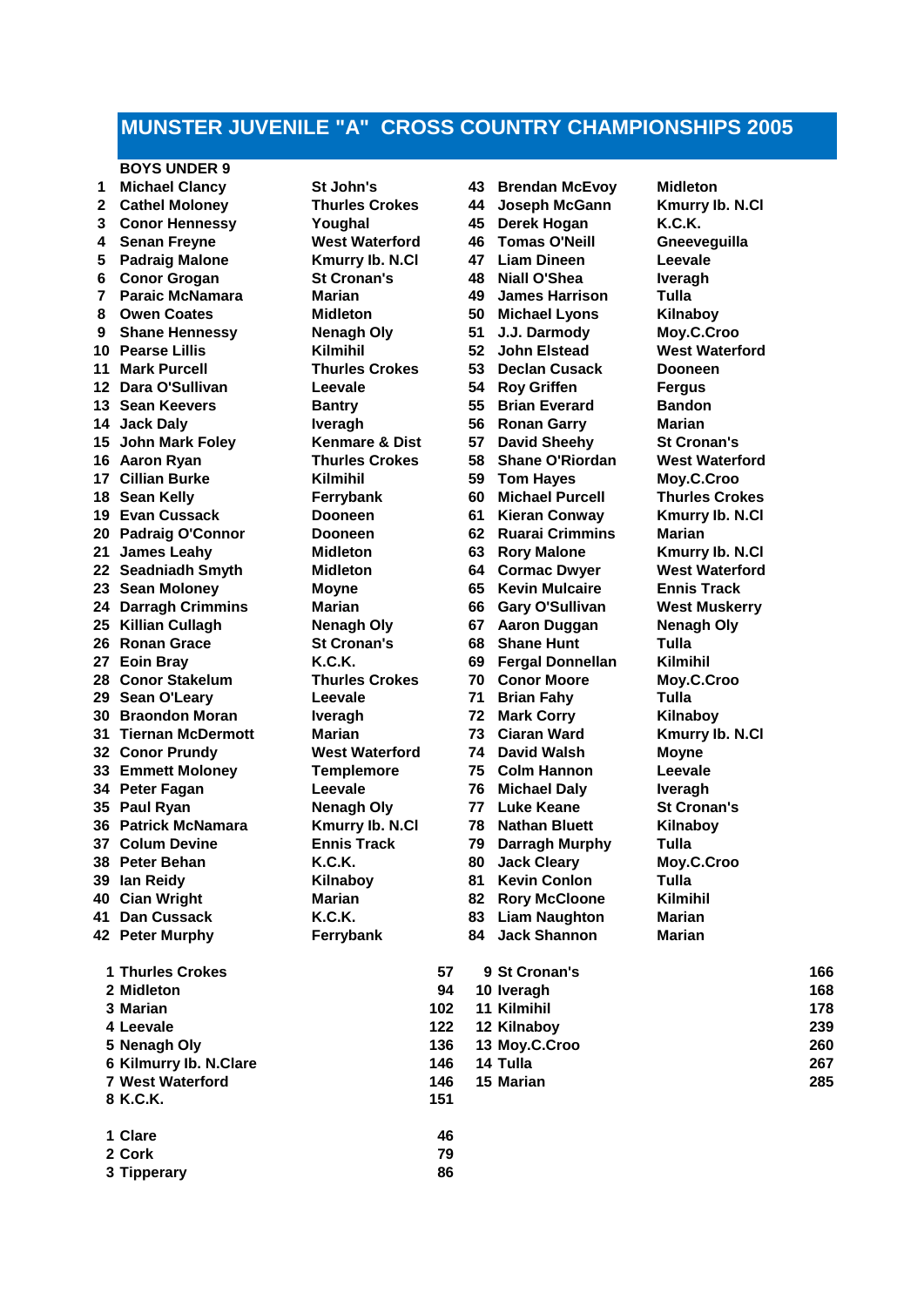**Kerry 229**

**GIRLS UNDER 9 Maeve Aherne Grange Fermoy 47 Clodagh Quinlan Kenmare & Dist Aisling McCarthy Leevale 48 Aine Mullane Kilnaboy Leanne Kelsey St Cronan's 49 Stephanie O'Sullivan West Muskerry Aisling Quinn Ferrybank 50 Eva O'Dea Kilnaboy Ciara Cummins Moyne 51 Aine Finn Nenagh Oly Lisa Devine K.C.K. 52 Aimee Hayes Ennis Track Rachel Clancy St John's 53 Roisin Coveney Bandon Kelly Ann Doyle Carrick on Suir 54 Aisling Kelleher West Muskerry Aisling O'Connell An Riocht 55 Niamh Butler Moyne Aine O'Looney Kilmihil 56 Elaine Greene St John's Marie O'Halloran Leevale 57 Jessica Healy An Rioch Marie Flanagan Ennis Track 58 Niamh Ryan Thurles Crokes Claire Murphy West Muskerry 59 Alanna O'Sullivan Iveragh Emer Kissane Iveragh 60 Rachel Young West Waterford Grainne Blackburn Bilboa 61 Jane Taylor St Cronan's Laura Chesser Ennis Track 62 Grainne Kerrisk Leevale Nicola Loughnane Thurles Crokes 63 Cara O'Connor Thurles Crokes Geraldine Power K.C.K. 64 Casey O'Sullivan Bandon Karen Kennedy Thurles Crokes 65 Sharon Egan Kilmihil Lorraine Doyle Clonmel 66 Roisin Ryan Thurles Crokes Orla Healy Moyne 67 Aoife Dooley Emerald Ailbhe Hogan Ennis Track 68 Jayne Dunne Moyne Orla Queally Ferrybank 69 Roisin O'Malley Bilboa Aishling Parra Haren K.murry Ib.N.Cl 70 Lea Kiersey K.C.K. Tina Frohlic St Cronan's 71 Katelyn Cross Bandon Sinead Caulifield Bandon 72 Laura McGann K.murry Ib.N.Cl Gillian Finucane St Mary's (Cl) 73 Oran Lynch Ennis Track Ciara Crowley Doheny 74 Caoimha Flanagan K.murry Ib.N.Cl Shannon O'Brien West Waterford 75 Siobhan Lane Kilnaboy Julie O'Connell Iveragh 76 Triona Murphy Doheny Kuylu Crowley St John's 77 Niamh Conway St John's Kate O'Keeffe Gneeveguilla 78 Eimear O'Gorman Kilmihil Siofia Burgoyne West Muskerry 79 Kian Baker K.murry Ib.N.Cl Sarah Dineen Gneeveguilla 80 Jane Halpin St Cronan's Lisa Lovell Bandon 81 Roisin Clooney Ferrybank Rebecca Collins Kilnaboy 82 Niamh Dee K.C.K. Aisling Keller Nenagh Oly 83 Marie Sheehan St Mary's (Lk) Catherina Searson K.murry Ib.N.Cl 84 Lauren Whelan K.C.K. Laura Costello Nenagh Oly 85 Emma Carrig Fergus Sharon O'Sullivan West Muskerry 86 Laura Hough St Cronan's Rachel Hodgins Nenagh Oly 87 Aine Fahy K.murry Ib.N.Cl Aoife Deane St Flannan's 88 Rachel Martin Moy.C.Croo Aine Rouine K.murry Ib.N.Cl 89 Louise Perrill Marian Laura Hallissey Kenmare & Dist 90 Emma Ryan Moyne Rachel McCarthy Bandon 91 Aisling Brennan Moyne Rose Marrinan St John's** 

| 1 Ennis Track        | 102 | 1 Clare     | 70  |
|----------------------|-----|-------------|-----|
| 2 West Muskerry      | 135 | 2 Cork      | 81  |
| 3 St John's (CI)     | 140 | 3 Tipperary | 90  |
| 4 Moyne              | 149 | 4 Waterford | 140 |
| 5 Bandon             | 159 | 5 Kerry     | 163 |
| 6 Nenagh Oly         | 168 |             |     |
| <b>7 St Cronan's</b> | 169 |             |     |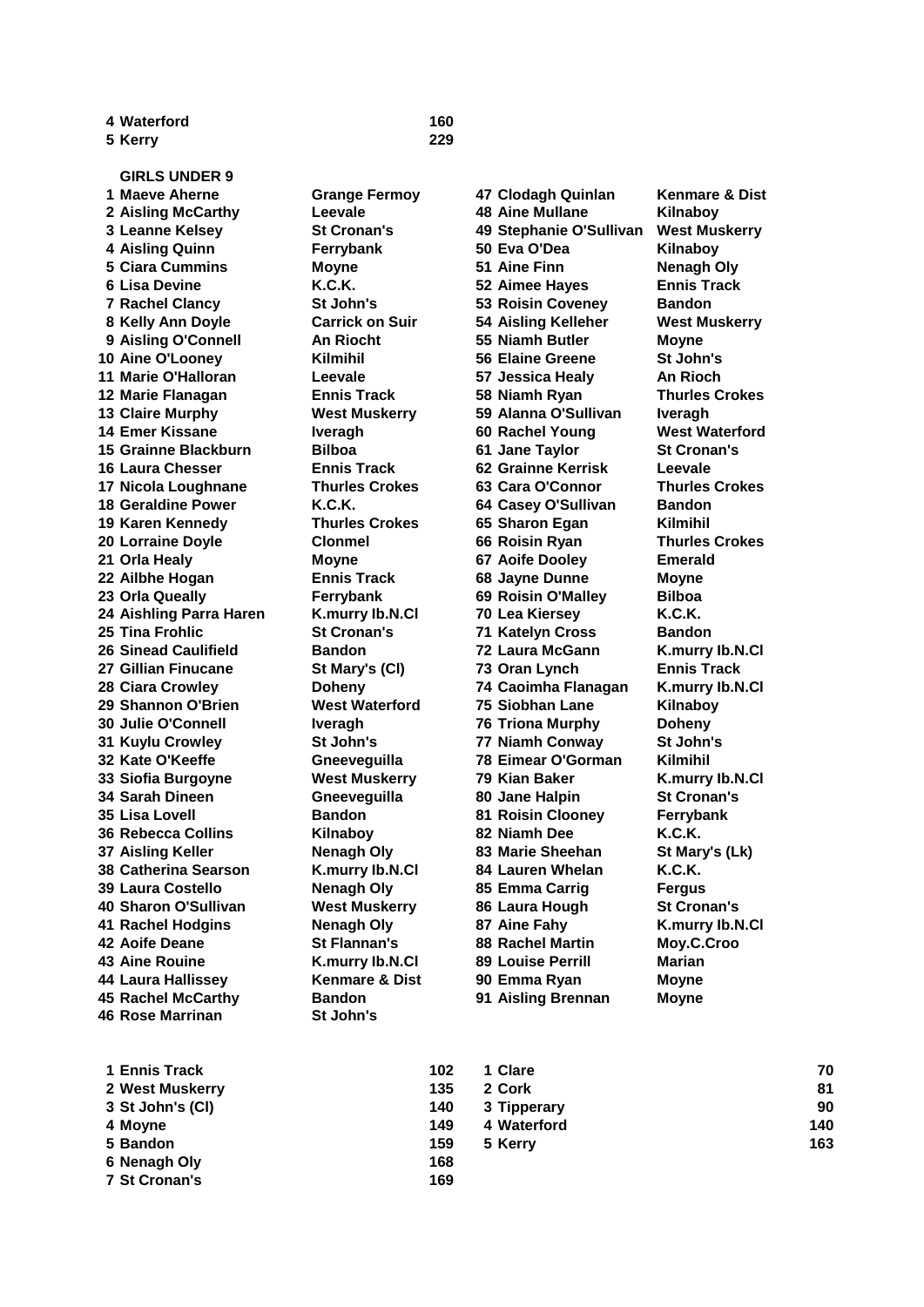| 8 K.C.K.                 | 176 |
|--------------------------|-----|
| 9 Kilmurry Ib. N.Clare   | 177 |
| <b>10 Thurles Crokes</b> | 206 |
| 11 Kilnaboy              | 209 |

**BOYS UNDER 10 Brian Donovan Emerald 68 Michael Clancy St John's Cathel Moloney Thurles Crokes 77 Jack Harrington Dooneen Promise Okafor Bandon 78 Patrick McNamara Kmurry Ib N.Cl Sean O'Donovan Skibbereen 79 Danial Garry Emerald David O'Keeffe Gneeveguilla 80 Ronan Coughlan Dooneen Cian Greene Youghal 81 Thomas Fitzpatrick Gneeveguilla Gary Leahy Youghal 82 James Leahy Midleton Ian Queally Kmurry Ib N.Cl 83 Edward Ahearne Bandon Barry Nash Emerald 84 Richie Ivors Coolquill Dylan O'Driscoll Doheny 85 Cormac Scanlon St Cronan's Eimihin Courtney Ennis Track 86 Conor Grogan St Cronan's Ross Donovan Youghal 87 Brian Cahill St Cronan's Paraic McNamara Marian 88 Peter Murphy Ferrybank John Kennedy B.More Cobh 89 Matt O'Connor Emerald Ger Browne Tralee Harriers 90 Shane O'Riordan West Waterford Cian O'Dea Kilnaboy 91 David Crimmins Marian Mark Varley Dooneen 92 Tomas O'Neill Gneeveguilla Adam Malone Youghal 93 David Norris Carrick on Suir Conor Lynch Clonmel 94 Sterphen McCarthy Midleton Billy McCarthy Thurles Crokes 95 Paul Curran West Waterford Edmund O'Neill Liscarroll 96 Paul Maher Carrick on Suir Conor Hennessy Youghal 97 Brian Everard Bandon Donal O'Mahony Liscarroll 98 Cian Wright Marian John Power Clonmel 99 Tomas McDermott Marian Gearoid Lonergan Ferrybank 100 Joseph Kavanagh Moyne Cillian Burke Kilmihil 101 Gary O'Sullivan West Muskerry Michael Behan KCK 102 James Lanigan Coolquill Philip Queally Kmurry Ib N.Cl 103 Pearse Lyons West Muskerry Padraig Malone Kmurry Ib N.Cl 104 Ronan Barry Marian T J O'Connor Dooneen 105 Aiden Nugent Carrick on Suir Eoin Smith Carrick on Suir 106 Derek Hogan KCK Eoghan Keniry Youghal 107 Conor Moore Moy.C.Croo Patrick Chesser Ennis Track 108 Barry Guilfoyle St Cronan's Pearse Lillis Kilmihil 109 Mikey Bergin Moy.C.Croo Daragh Brennan Ferrybank 110 Luke Lyons An Riocht Fintan Shaughnessy Bandon 111 Conor O'Connor Iveragh Ronan O'Shea Iveragh 112 Eoin Browne KCK James Burns Coolquill 113 John Elsteed West Waterford Martin Darcy Ennis Track 114 Jack Roche An Riocht Eoin Hanrahan Ennis Track 115 Anthony Tobin Clonmel Arthur O'Connor Gneeveguilla 116 Richard Casey West Waterford Dylan McCarthy Dooneen 117 Damon Gregory Clonmel Seadniadh Smyth Midleton 118 David Walsh Moyne Cillian O'Donovan Iveragh 119 Christy Carroll Moyne Olan Deane Bandon 120 Ruarai Crimmins Marian**

 **David O'Brien St Cronan's 69 Jack Cleary Moy.C.Croo Patrick Moloney Ennis Track 70 Paul Kennedy Thurles Crokes Paul Murphy KCK 71 Rory Purcell Thurles Crokes Alan O'Brien St Cronan's 72 Seamus Nugent St Cronan's Niall Keane St Cronan's 73 Dara Walsh Ennis Track Liam Carey Star of the Laune 74 Conor O'Keeffe Gneeveguilla Stephen Keane KCK 75 Conor Flaherty Ennis Track Gavin Coleman Youghal 76 William Twumasi Marian**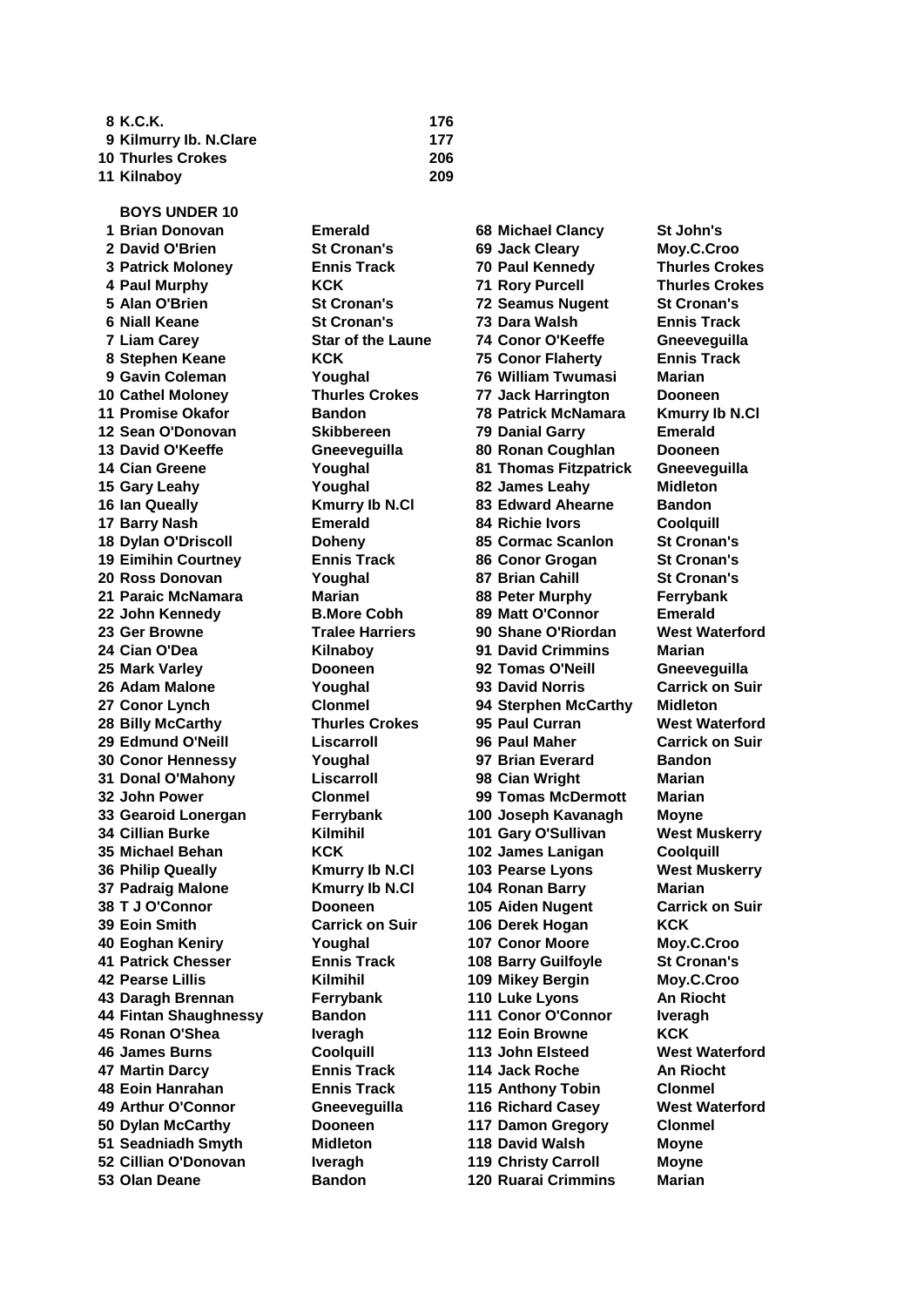|  | 54 Mel O'Callaghan<br>55 Owen Coates<br>56 Cian Creedon | Gneeveguilla<br><b>Midleton</b><br><b>West Muskerry</b> |     | <b>121 Patrick Cleary</b><br>122 Pearse Lyons<br>123 Brendan Rohan | <b>Clonmel</b><br>Iveragh<br>Midleton |     |
|--|---------------------------------------------------------|---------------------------------------------------------|-----|--------------------------------------------------------------------|---------------------------------------|-----|
|  | 57 Eoin O'Brien                                         | <b>Bandon</b>                                           |     | <b>124 Conor McCarthy</b>                                          | <b>West Waterford</b>                 |     |
|  | 58 John Mark Foley                                      | <b>Kenmare &amp; Dist</b>                               |     | 125 Shane Nugent                                                   | <b>West Waterford</b>                 |     |
|  | 59 Senan Freyne                                         | <b>West Waterford</b>                                   |     | 126 Jack Shannon                                                   | Marian                                |     |
|  | 60 Michael Coleman                                      | <b>West Waterford</b>                                   |     | 127 Tom Sharkey                                                    | Marian                                |     |
|  | <b>61 Cian Crimmins</b>                                 | Marian                                                  |     | 128 Shay Van Damm                                                  | <b>Clonmel</b>                        |     |
|  | 62 James Daly                                           | <b>Bilboa</b>                                           |     | <b>129 John Carroll</b>                                            | <b>Moyne</b>                          |     |
|  | <b>63 Cathal Stack Poole</b>                            | St Mary's (Lk)                                          |     | 130 Eoin Hartigan                                                  | Marian                                |     |
|  | 64 Jimmin Dooley                                        | <b>Kmurry Ib N.Cl</b>                                   |     | 131 John Lavin                                                     | Marian                                |     |
|  | 65 Brian Guilfoyle                                      | <b>St Cronan's</b>                                      |     | <b>132 Cathal Hodgins</b>                                          | Marian                                |     |
|  | <b>66 Darren Prout</b>                                  | Coolquill                                               |     | 133 Sean Ryan                                                      | <b>Moyne</b>                          |     |
|  | 67 Sean Moloney                                         | <b>Moyne</b>                                            |     |                                                                    |                                       |     |
|  |                                                         |                                                         |     |                                                                    |                                       |     |
|  | 1 Youghal                                               |                                                         | 58  | 1 Clare                                                            |                                       | 51  |
|  | 2 St Cronan's                                           |                                                         | 78  | 2 Cork                                                             |                                       | 79  |
|  | <b>3 Ennis Track</b>                                    |                                                         | 110 | 3 Tipperary                                                        |                                       | 182 |
|  | 4 Kmurry lb N.Cl                                        |                                                         | 153 | 4 Waterford                                                        |                                       | 182 |
|  | 5 Bandon                                                |                                                         | 165 | 5 Kerry                                                            |                                       | 189 |
|  | <b>6 Th Crokes</b>                                      |                                                         | 179 | <b>6 Limerick</b>                                                  |                                       | 193 |
|  | <b>7 Emerald</b>                                        |                                                         | 186 |                                                                    |                                       |     |
|  | 8 Dooneen                                               |                                                         | 190 |                                                                    |                                       |     |
|  | 9 Gneeveguilla                                          |                                                         | 190 |                                                                    |                                       |     |
|  | 10 Marian                                               |                                                         | 249 |                                                                    |                                       |     |
|  | <b>11 KCK</b>                                           |                                                         | 261 |                                                                    |                                       |     |
|  | 12 Midleton                                             |                                                         | 282 |                                                                    |                                       |     |
|  | 13 Clonmel                                              |                                                         | 291 |                                                                    |                                       |     |
|  | <b>14 Coolquill</b>                                     |                                                         | 298 |                                                                    |                                       |     |
|  | <b>15 West Waterford</b>                                |                                                         | 304 |                                                                    |                                       |     |
|  | 16 Iveragh                                              |                                                         | 330 |                                                                    |                                       |     |
|  | 17 St Cronan's                                          |                                                         | 330 |                                                                    |                                       |     |
|  | <b>18 Carrick on Suir</b>                               |                                                         | 333 |                                                                    |                                       |     |
|  | 19 Moyne                                                |                                                         | 404 |                                                                    |                                       |     |
|  | 20 Marian                                               |                                                         | 421 |                                                                    |                                       |     |
|  | 21 West Waterford                                       |                                                         | 478 |                                                                    |                                       |     |
|  | 22 Marian                                               |                                                         | 514 |                                                                    |                                       |     |
|  | <b>GIRLS UNDER 10</b>                                   |                                                         |     |                                                                    |                                       |     |
|  |                                                         |                                                         |     |                                                                    |                                       |     |

| 1 Roisin Cleary          | <b>Clonmel</b>         | 51 Nicola Loughnane      | <b>Thurles Crokes</b>  |
|--------------------------|------------------------|--------------------------|------------------------|
| 2 Fiona Browne           | <b>Dooneen</b>         | 52 Amy Jordan            | <b>Thurles Crokes</b>  |
| 3 Sarah Lanigan          | St Mary's (Lk)         | 53 Bridget Doyle         | <b>Thurles Crokes</b>  |
| 4 Eirna Ni Dheasumhnaigh | Leevale                | 54 Tara Hegarty          | <b>R.stick Kinsale</b> |
| 5 Laura Loughnane        | <b>Thurles Crokes</b>  | 55 Siobhan Whelan        | Ferrybank              |
| 6 Megan O'Brien          | <b>Clonmel</b>         | 56 Karen Roche           | <b>Ennis Track</b>     |
| <b>7 Claire Sexton</b>   | <b>Bandon</b>          | 57 Caroline Dineen       | Gneeveguilla           |
| 8 Aisling Quinn          | Ferrybank              | 58 Emma O'Brien          | Leevale                |
| 9 Aisling Everard        | <b>Bandon</b>          | 59 Heather O'Leary       | Ferrybank              |
| <b>10 Sinead Burke</b>   | <b>Kilmihil</b>        | 60 Aisling Kelleher      | <b>West Muskerry</b>   |
| <b>11 Ciara Cummins</b>  | <b>Moyne</b>           | 61 Grainne Harvey        | St John's              |
| 12 Doireann Hennessy     | Marian                 | 62 Elaine Greene         | St John's              |
| 13 Laura Chesser         | <b>Ennis Track</b>     | 63 Aisling O'Connell     | <b>An Riocht</b>       |
| 14 Marie Flanagan        | <b>Ennis Track</b>     | 64 Heather Bracken       | <b>Thurles Crokes</b>  |
| 15 Kelly Ann Doyle       | <b>Carrick on Suir</b> | 65 Roisin Malone         | Kilnaboy               |
| 16 Tara O'Riordan        | <b>West Muskerry</b>   | <b>66 Laura Connolly</b> | Ferrybank              |
| 17 Lilly Guilfoyle       | Kilnaboy               | 67 Jessica Sweeney       | Leevale                |
| 18 Cliodhna Hegarty      | Leevale                | 68 Cliodhna Dowling      | <b>Blarney Innis</b>   |
| 19 Georgina Buckley      | <b>R.stick Kinsale</b> | 69 Niamh Giles Doran     | Ferrybank              |
| 20 Clodagh Fitzgerald    | <b>Carrick on Suir</b> | 70 Rita Casey            | Gneeveguilla           |
|                          |                        |                          |                        |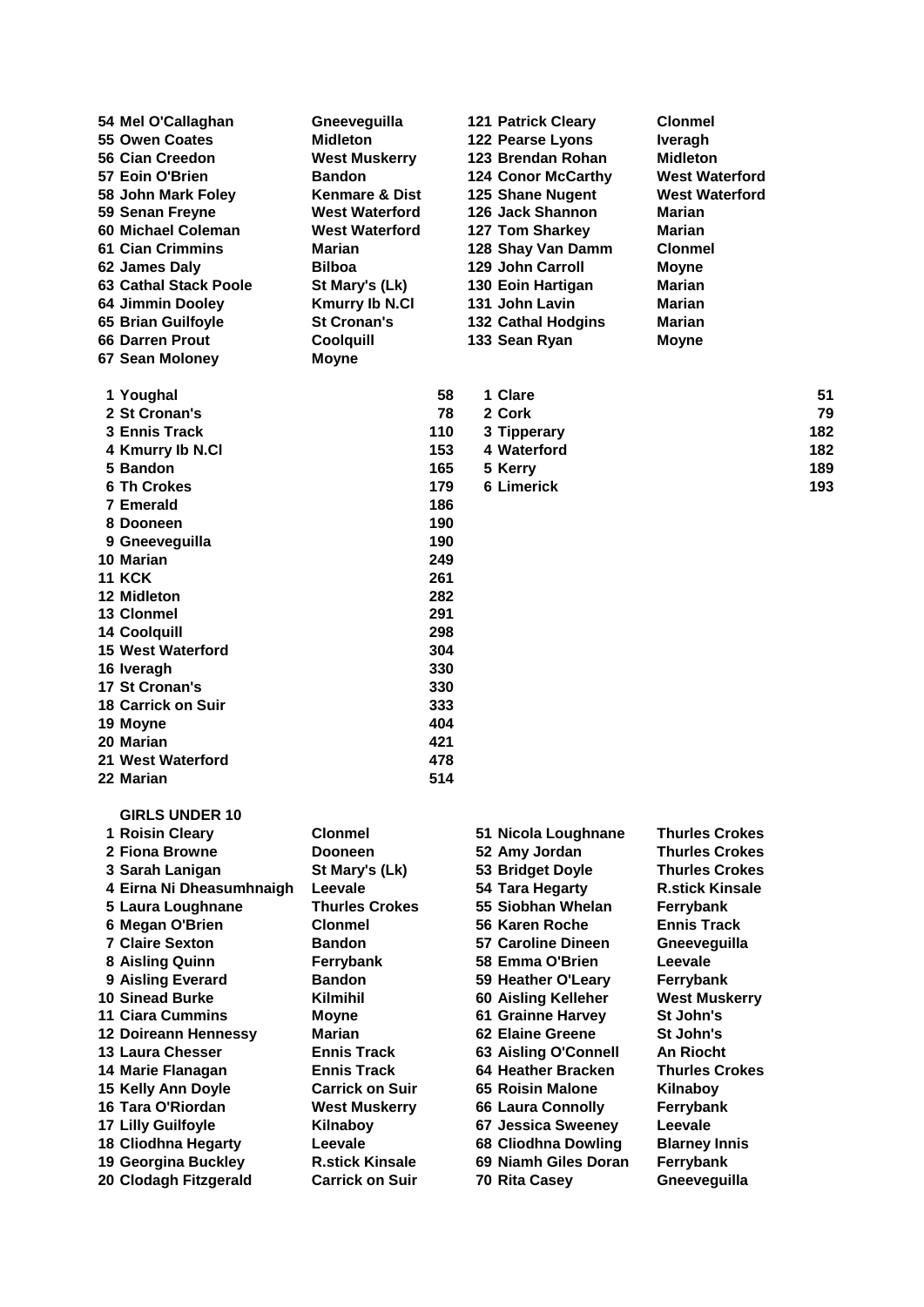| 21 Aoife Galvin                         | <b>West Muskerry</b>                     |            |    | 71 Kerri Martin                                     | Moy.C.Croo                 |     |
|-----------------------------------------|------------------------------------------|------------|----|-----------------------------------------------------|----------------------------|-----|
| 22 Vanessa Dineen                       | <b>Lios Tuathail</b>                     |            |    | 72 Ailbhe Hogan                                     | <b>Ennis Track</b>         |     |
| 23 Eimear Lynch                         | <b>An Riocht</b>                         |            |    | 73 Niamh Donnellan                                  | <b>Ennis Track</b>         |     |
| 24 Leanne Kelsey                        | <b>St Cronan's</b>                       |            |    | 74 Rebecca Collins                                  | Kilnaboy                   |     |
| 25 Eimear Bartley                       | <b>Carrick on Suir</b>                   |            |    | 75 Kate Toner                                       | <b>Bandon</b>              |     |
| 26 Melissa Duggan                       | <b>Doheny</b>                            |            |    | 76 Aisling Hanrahan                                 | Leevale                    |     |
| 27 Anna Prenderville                    | <b>An Riocht</b>                         |            |    | 77 Aimee Hayes                                      | <b>Ennis Track</b>         |     |
| 28 Ruth Cusack                          | <b>KCK</b>                               |            |    | <b>78 Rebecca Curtin</b>                            | Kilnaboy                   |     |
| 29 Aoibheann Malone                     | Kilnaboy                                 |            |    | 79 Marie Forna                                      | St John's                  |     |
| <b>30 Katie Wall</b>                    | <b>R.stick Kinsale</b>                   |            |    | 80 Aisling Sunderland                               | <b>Shannon</b>             |     |
| 31 Rachel Clancy                        | St John's                                |            |    | 81 Clara McCormack                                  | <b>KCK</b>                 |     |
| 32 Aine O'Looney                        | Kilmihil                                 |            |    | 82 Jessica Cooke                                    | <b>Carrick on Suir</b>     |     |
| 33 Doireann Donovan                     | <b>West Muskerry</b>                     |            |    | 83 Robyn O'Dwyer                                    | <b>Carrick on Suir</b>     |     |
| 34 Orla Queally                         | Ferrybank                                |            |    | <b>84 Celine McCarthy</b>                           | St Mary's (Lk)             |     |
| 35 Aideen Caulifield                    | <b>Bandon</b>                            |            |    | 85 Lorraine Doyle                                   | <b>Clonmel</b>             |     |
| 36 Marie O'Halloran                     | Leevale                                  |            |    | 86 Elaine Leahy                                     | Midleton                   |     |
| 37 Natasha Kaar                         | Clonmel                                  |            |    | 87 Rachel Young                                     | <b>West Waterford</b>      |     |
| 38 Nollaig Blake                        | St John's                                |            |    | 88 Joan Coughlan                                    | <b>Kilmihil</b>            |     |
| 39 Amy McArthur                         | <b>St Cronan's</b>                       |            |    | 89 Aimee Phelan                                     | <b>Midleton</b>            |     |
| 40 Emma O'Brien                         | <b>Thurles Crokes</b>                    |            |    | 90 Roisin Clooney                                   | Ferrybank                  |     |
| 41 Meadhbh O'Leary                      | <b>R.stick Kinsale</b>                   |            |    | 91 Dana Aspel                                       | Ferrybank                  |     |
| <b>42 Claire Murphy</b>                 | <b>West Muskerry</b>                     |            |    | 92 Christine Brosnan                                | An Riocht                  |     |
| <b>43 Alice Dunne</b>                   | <b>West Muskerry</b>                     |            |    | 93 Catherine Fitzgerald                             | <b>Carrick on Suir</b>     |     |
| 44 Cianna O'Farrell Bond                | <b>Borrisokane</b>                       |            |    | 94 Grace Phelan                                     | Ferrybank                  |     |
| <b>45 Lisa Devine</b>                   | <b>KCK</b>                               |            |    | 95 Lea Kiersey                                      | <b>KCK</b>                 |     |
| 46 Laura Tobin                          | <b>Clonmel</b>                           |            |    | 96 Fiona Duggan                                     | <b>Bandon</b>              |     |
| 47 Geraldine Power                      | <b>KCK</b>                               |            |    | 97 Lauren Whelan                                    | <b>KCK</b>                 |     |
| 48 Shannon O'Brien                      | <b>West Waterford</b>                    |            |    | 98 Aoife Ryan                                       | <b>Carrick on Suir</b>     |     |
| 49 Gabrialla Paz                        | <b>Carrick on Suir</b>                   |            |    | 99 Dominique O'Mahony West Waterford                |                            |     |
| 50 Heather Daly                         | St John's                                |            |    |                                                     |                            |     |
|                                         |                                          |            |    |                                                     |                            |     |
| 1 Clonmel                               |                                          | 90         |    | 1 Tipperary                                         |                            | 58  |
| 2 Carrick on Suir                       |                                          | 109        |    | 2 Cork                                              |                            | 73  |
| <b>3 West Muskerry</b>                  |                                          | 112        |    | 3 Clare                                             |                            | 90  |
| 4 Leevale                               |                                          | 116        |    | 4 Waterford                                         |                            | 210 |
| 5 Bandon                                |                                          | 126        |    | 5 Kerry                                             |                            | 262 |
| <b>6 R.stick Kinsale</b>                |                                          | 144        |    |                                                     |                            |     |
| <b>7 Th Crokes</b>                      |                                          | 148        |    |                                                     |                            |     |
| 8 Ennis Track                           |                                          | 155<br>156 |    |                                                     |                            |     |
| 9 Ferrybank<br>10 St John's             |                                          | 180        |    |                                                     |                            |     |
| 11 Kilnaboy                             |                                          | 185        |    |                                                     |                            |     |
| <b>12 KCK</b>                           |                                          | 201        |    |                                                     |                            |     |
| 13 An Riocht                            |                                          | 205        |    |                                                     |                            |     |
| 14 Ferrybank                            |                                          | 316        |    |                                                     |                            |     |
| 15 Carrick on Suir                      |                                          | 356        |    |                                                     |                            |     |
|                                         |                                          |            |    |                                                     |                            |     |
| <b>BOYS UNDER 11</b>                    |                                          |            |    |                                                     |                            |     |
| 1 Tadhg Lillis                          | <b>Kilmihil</b>                          |            |    | 57 Mark Varley                                      | <b>Dooneen</b>             |     |
| 2 Sean O'Dea                            | <b>Bilboa</b>                            |            |    | 58 Philip Queally                                   | Kmurry Ib. N.Cl            |     |
| 3 Conor Madigan                         | St John's                                |            |    | 59 Tom Meehan                                       | <b>Thurles Crokes</b>      |     |
| 4 Con Berkery                           | <b>Bilboa</b>                            |            |    | <b>60 Conor Flaherty</b>                            | <b>Ennis Track</b>         |     |
| 5 Aiden Quinlan                         | <b>Kenmare &amp; Dist</b>                |            |    | 61 Alan O'Brian                                     | <b>St Cronan's</b>         |     |
|                                         |                                          |            |    |                                                     | <b>Thurles Crokes</b>      |     |
| <b>6 Anthony O'Neill</b>                | Liscarroll                               |            |    | 62 Seamie Hanafin                                   |                            |     |
| 7 Sean Keane                            | <b>St Cronan's</b>                       |            | 63 |                                                     |                            |     |
| 8 Lee Quirke                            | <b>Ennis Track</b>                       |            |    | 64 Luke Kelly                                       | Ferrybank                  |     |
| 9 Jack Corbett<br>10 Caoimhin Donnellan | <b>Thurles Crokes</b><br><b>Kilmihil</b> |            |    | <b>65 Edward Ahearne</b><br><b>66 Colin Crowley</b> | <b>Bandon</b><br>St John's |     |

- 10 Caoimhin Donnellan **Kilmihil 66 Colin Crowley**
- **Ryan Taylor St Cronan's 67 Eimihin Courtney Ennis Track**
	-
-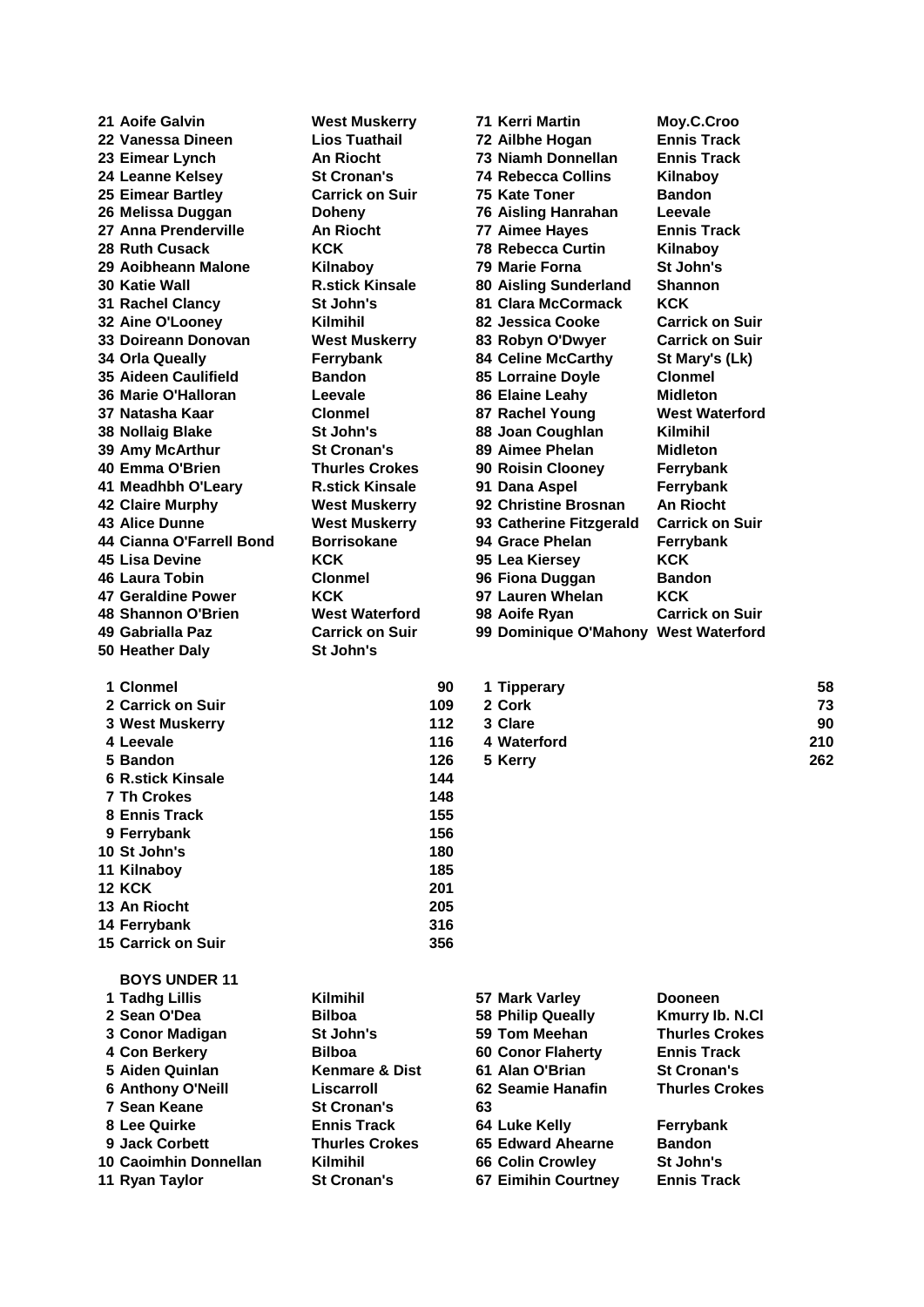**Stephen Keane K.C.K. 68 Sean Murphy St John's David O'Brien St Cronan's 69 Gerry Crowley Bandon Brian Cahill St Cronan's 70 Brian Fanning Bilboa David O'Keeffe Gneeveguilla 71 Dara Fanning Bilboa Todd Kelsey St Cronan's 72 William Twumasi Marian Andrew O'Connor Gneeveguilla 73 Cian Crimmins Marian Michael Moloney Ennis Track 74 Jack Butler Ennis Track Michael Kenneally Midleton 75 Seamus Nugent St Cronan's Jake McDonnell Dooneen 76 Spephen McMahon West Waterford Conor Crowley Gneeveguilla 77 Eoin Hurley Kmurry Ib. N.Cl Stephen Keane St Cronan's 78 David Donnellan Kilmihil Barry O'Connor Gneeveguilla 79 Michael Coleman West Waterford Patrick Chesser Ennis Track 80 Ml James Hamilton Kmurry Ib. N.Cl Tom Devine K.C.K. 81 Evan Lynch Clonmel John Power Clonmel 83 Liam O'Brien (D.way) Skibbereen Dylan Quirke Ennis Track 84 Andy Quigley Iveragh Niall Keane St Cronan's 85 Ronan O'Flaherty Kilmihil Darragh Brennan Ferrybank 86 Joshua Hurley Bantry Reece Maher Clonmel 87 Rory Dunne St Cronan's Cian Dwyer West Waterford 88 Christopher O'Sullivan Iveragh 89 Alen Mc Mahon West Waterford Brian Guilfoyle St Cronan's 90 Ross Browne K.C.K. Liam O' Connell Iveragh 91 Jacob Loughnane Marian Nicholas Twumasi Marian 92 Barry Guilfoyle St Cronan's Robert O'Sullivan Bandon 93 Paul Curran West Waterford Cormac Hickey R.stick Kinsale 94 Eoin Begley Ferrybank Paul Murphy K.C.K. 95 Diarmuid Gallagher West Waterford Oisin Twomey Bandon 96 Greg Delahunt Shannon Kevin O'Neill Carrig na Bhfear 97 Cathal Moore Bilboa Cillian O'Donovan Iveragh 98 Peter Molloy Ferrybank Ian Queally Kmurry Ib. N.Cl 99 Pierce Cleary Moy.C.Croo Patrick Ryan Thurles Crokes 100 Stephen Cliffe West Waterford Sean O'Donovan Skibbereen 101 Ryan Griffen Fergus Kieran Leahy Tipp Town 102 Kevin Hannifan An Riocht James Daly Bilboa 103 Conor O'Connor Iveragh Jimmin Dooley Kmurry Ib. N.Cl 104 Joe Casey St Cronan's Martin Darcy Ennis Track 105 Eamon Dwane Ennis Track Ronan O'Shea Iveragh 106 Darragh Begley An Riocht Tom Moloney Moyne 107 Brendan O'Leary Kilnaboy Edmund O'Neill Liscarroll 108 Denis Leahy Kilnaboy Jack O'Dea Kilnaboy 109 Shane Nugent West Waterford Conor King Liscarroll 110 Conor McCarthy West Waterford Eoin Hanrahan Ennis Track 111 Paddy Dooley Kmurry Ib. N.Cl Michael Behan K.C.K. 112 Eoin Hartigan Marian St Cronan's 45 1 Clare 40 Gneeveguilla 76 2 Kerry 114 Ennis Track 78 3 Cork 181 St Cronan's 101 4 Waterford 194**

**Cian O'Dea Kilnaboy 82 Cormac O'Connell Ennis Track**

| 1 St Cronan's  | 45  | 1 Clare     | 40  |
|----------------|-----|-------------|-----|
| 2 Gneeveguilla | 76  | 2 Kerry     | 114 |
| 3 Ennis Track  | 78  | 3 Cork      | 181 |
| 4 St Cronan's  | 101 | 4 Waterford | 194 |
| 5 Bilboa       | 123 | 5 Limerick  | 200 |
| 6 K.C.K.       | 132 | 6 Tipperary | 208 |
|                |     |             |     |

 **Ennis Track 231 Marian 272**

 **Iveragh 160 Kilmihil 174 Thurles Crokes 174 Bandon 211 Kilmurry Ib. N.Clare 226**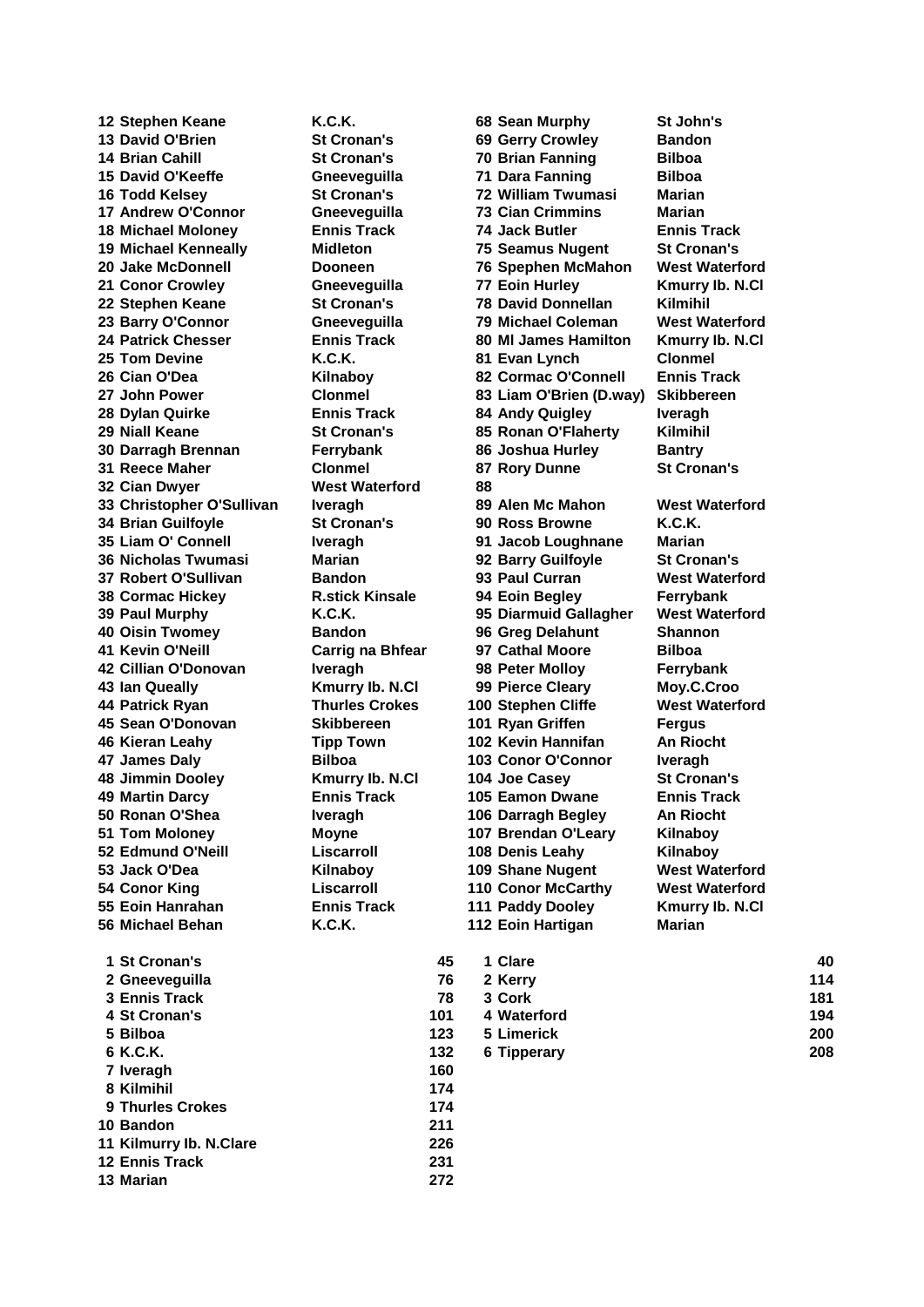| <b>14 West Waterford</b> | 276 |
|--------------------------|-----|
| 15 Ferrybank             | 286 |
| 16 Kilnaboy              | 294 |
| 17 St Cronan's           | 315 |
| <b>18 West Waterford</b> | 397 |

**GIRLS UNDER 11 Rachael O'Shea Beara 58 Kim Ryan Thurles Crokes Orlagh Flanagan K.murry Ib.N.Cl 59 Fiona Browne Dooneen Karla O'Reilly Ennis Track 60 Marie Condon Bilboa Niamh Markham St Mary's (Cl) 61 Aoife McNamara Dooneen Shauna Fagan Leevale 62 Tara O'Riordan West Muskerry Ciara Giles Doran Ferrybank 63 Brid Condon Bilboa Laura Egan Kilmihil 64 Sarah O'Connell Iveragh Catriona Hayes Moy.C.Croo 65 Laura Tobin Clonmel Fiona Power Midleton 66 Hannah O'Sullivan Gneeveguilla Claire Horgan Clonmel 67 Sinead Lawless Thurles Crokes Jean Clancy St John's 68 Roisin Considine K.murry Ib.N.Cl Aoife Purcell Clonmel 69 Yvonne Burgoyne West Muskerry Megan O'Brien Clonmel 70 Caroline Dineen Gneeveguilla Chloe O'Flynn Grange Fermoy 71 Caoimhe McMahon K.murry Ib.N.Cl Anne Sheehan Gneeveguilla 72 Shauna Hayden Moy.C.Croo Colette Keniry St John's 73 Eimear Lynch An Riocht Niamh Clancy St John's 74 Rebecca Crowe Kilnaboy Ann O'Shea Ferrybank 75 Christine Malone Ennis Track Aisling Croke Dooneen 76 Promise Owoeye Ferrybank Shauna Harvey St John's 77 Demeter Wollen Bilboa Asling Everard Bandon 78 Aoife Lucey Bandon Jennifer Cahill Grange Fermoy 79 Aideen Caulifield Bandon Emer Cronin Ferrybank 80 Christine Brosnan An Riocht Orla Devitt Ennis Track 81 Gemma O'Riordan Bilboa Brona Croke Dooneen 82 Rebecca Curtin Kilnaboy Caroline McCarthy Kenmare & Dist 83 Heather O'Leary Ferrybank Autumn Coady Ferrybank 84 Jessica Sweeney Leevale Karen Dromey West Muskerry 85 Laura Murphy Blarney Innis Niamh Blackburn Bilboa 86 Ruth Cussak K.C.K. Sara J. Ryan Thurles Crokes 87 Eimear Lynch K.murry Ib.N.Cl Laura Loughnane Thurles Crokes 88 Eimear Bartley Carrick on Suir Shauna Coveney Bandon 89 Yvette Peters Leevale Lilly Guilfoyle Kilnaboy 90 Peig McSweeney West Muskerry Aoife O'Gorman Kilmihil 91 Heather Daly St John's (Cl) Rosemarie Hanafin Thurles Crokes 92 Ciara walsh Ferrybank Cora Kerrane Thurles Crokes 93 Laura Connolly Ferrybank Christina McGrath Grange Fermoy 94 Laura Cooney Ferrybank Sinead Burke Kilmihil 95 Cathy Halpin St Cronan's Lisa Reidy Kilnaboy 96 Eileen Dineen Gneeveguilla Colleen Breen An Riocht 97 Kate Hickey West Waterford Rachel Meaney Moy.C.Croo 98 Jane Flanagan Ennis Track Mary Greene St John's 99 Clare McCormack K.C.K. Aisling Reidy St Mary's (Cl) 100 Shunin Hill Fergus Jessica Coyne Dooneen 101 Laura McSweeney Bandon Heather Bracken Thurles Crokes 102 Siobhan Whelan Ferrybank Siomha Ni DheasumhnaighLeevale 103 Sarah Barry Grange Fermoy Miriam Dineen Gneeveguilla 104 Katie Connole Kilnaboy Muireann Creamer Bilboa 105 Roisin Malone Kilnaboy Sinead Rouine K.murry Ib.N.Cl 106 Hannagh Ni Scannaill West Muskerry Kate Kennedy Tipp Town 107 Carole Hogan St Flannan's Amy McArthur St Cronan's 108 Emma Curran Ballynonty Claire Sexton Bandon 109 Lisa Horgan West Muskerry**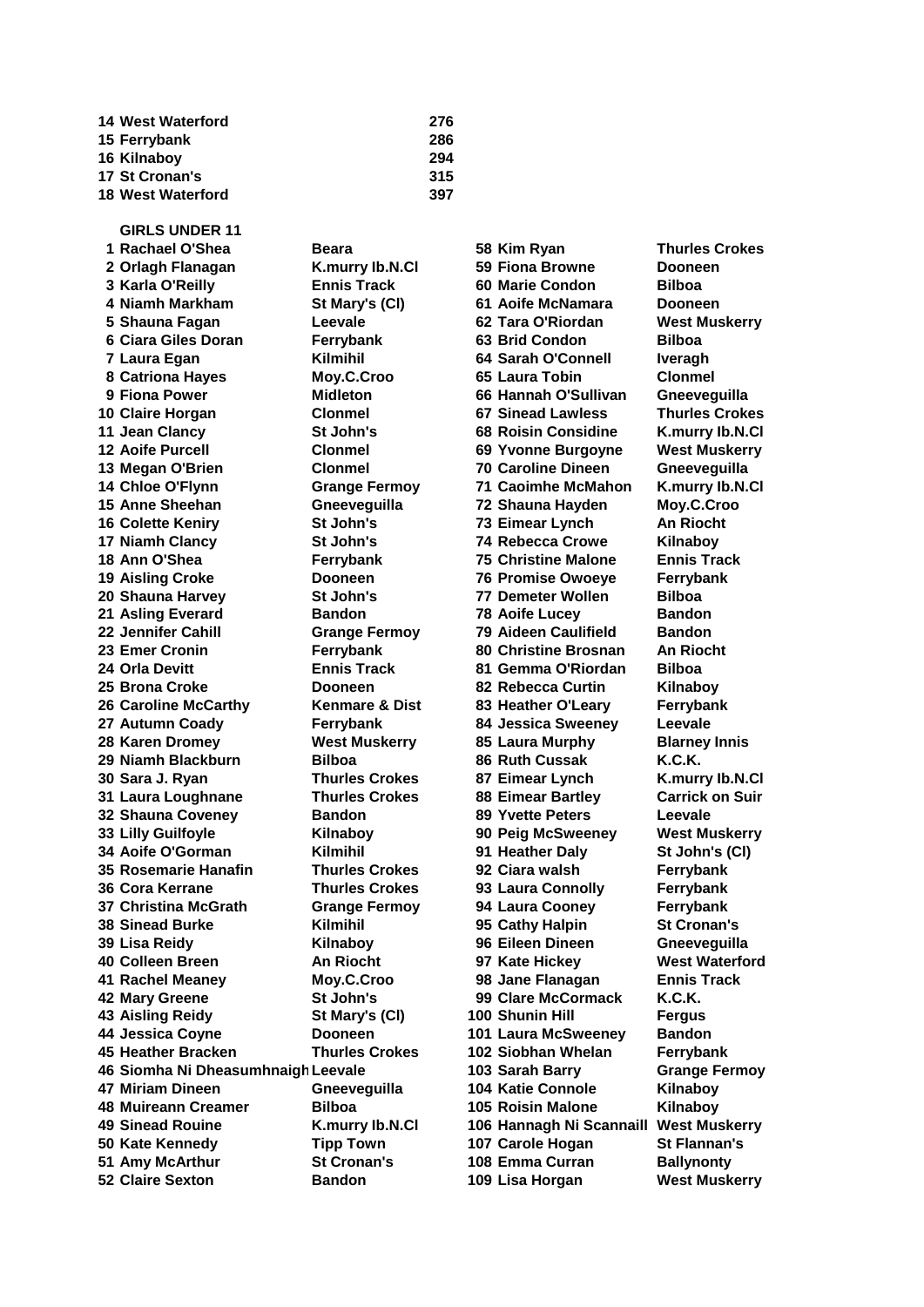| 53 Eleanor Hogan<br>54 Rebecca Howard<br>55 Lisa Corbett<br>56 Jemma McEvoy<br>57 Emma O'Brien | St Mary's (CI)<br><b>Grange Fermoy</b><br><b>Ennis Track</b><br><b>St Cronan's</b><br><b>Thurles Crokes</b> |    | 110 Rebecca Devine<br>111 Aisha Catto<br>112 Siobhan Marrinan<br>113 Clodagh Perril | <b>Ennis Track</b><br>K.murry lb.N.Cl<br>St John's<br><b>Marian</b> |
|------------------------------------------------------------------------------------------------|-------------------------------------------------------------------------------------------------------------|----|-------------------------------------------------------------------------------------|---------------------------------------------------------------------|
| 1 St John's (CI)                                                                               |                                                                                                             | 64 | 1 Clare                                                                             |                                                                     |

| 2 Ferrybank             | 74  |
|-------------------------|-----|
| 3 Clonmel               | 100 |
| 4 Grange Fermoy         | 127 |
| 5 Thurles Crokes        | 132 |
| 6 Dooneen               | 147 |
| <b>7 Ennis Track</b>    | 157 |
| 8 Bandon                | 183 |
| 9 Kilmurry Ib. N.Clare  | 190 |
| 10 Gneeveguilla         | 198 |
| 11 Bilboa               | 200 |
| 12 Leevale              | 224 |
| 13 Kilnaboy             | 228 |
| <b>14 West Muskerry</b> | 249 |
| 15 Ferrybank            | 344 |

| 1 St John's (CI)        | 64  | 1 Clare     | 43  |
|-------------------------|-----|-------------|-----|
| 2 Ferrybank             | 74  | 2 Cork      | 72  |
| 3 Clonmel               | 100 | 3 Tipperary | 104 |
| 4 Grange Fermoy         | 127 | 4 Limerick  | 224 |
| <b>5 Thurles Crokes</b> | 132 | 5 Waterford | 233 |
| 6 Dooneen               | 147 | 6 Kerrv     | 258 |

**BOYS UNDER 12**

| 1 Damlan Burke            | Kiiminii               | ວວ Sean Stack Poole         | St Mary's (LK)        |
|---------------------------|------------------------|-----------------------------|-----------------------|
| 2 Cian Daniels            | Ferrybank              | 56 David O'Brien            | Bandon                |
| 3 Sean Tobin              | <b>Clonmel</b>         | 57 Tom Devine               | <b>KCK</b>            |
| <b>4 David Earls</b>      | <b>West Waterford</b>  | 58 Evan Collins             | <b>Bantry</b>         |
| <b>5 Cathal Finnucane</b> | <b>Emerald</b>         | 59 Eoin Greene              | <b>St Flannan's</b>   |
| <b>6 Conor Cleary</b>     | <b>Kmurry Ib N.Cl</b>  | 60 Jerome Glavin            | <b>Glenbower</b>      |
| 7 William Flynn           | <b>Shannon</b>         | <b>61 Martin Mccarthy</b>   | Kenmare & Di          |
| 8 Eamon Chesser           | <b>Ennis Track</b>     | 62 Caoimhin Donnellan       | <b>Kilmihil</b>       |
| 9 Ben Keely               | Ferrybank              | 63 Peter Mulhair            | <b>Tipp Town</b>      |
| <b>10 Tadhg Lillis</b>    | <b>Kilmihil</b>        | 64 Jack O'Dea               | Kilnaboy              |
| <b>11 Bobby Abrahams</b>  | Youghal                | 65 Ryan McCarthy            | St Mary's (Lk)        |
| 12 Adam Barry             | <b>An Riocht</b>       | <b>66 Gavin Peevers</b>     | <b>Tralee Harrier</b> |
| <b>13 Declan Mullane</b>  | St Mary's (Lk)         | 67 Ryan Taylor              | <b>St Cronan's</b>    |
| 14 John Halley            | <b>KCK</b>             | 68 Patrick Ryan             | <b>Thurles Croke</b>  |
| 15 Anthony O'Neill        | Liscarroll             | 69 Nicholas Twumasi         | Marian                |
| <b>16 Edward Hynes</b>    | <b>Templemore</b>      | 70 John Buckley             | <b>Thurles Croke</b>  |
| <b>17 Eoin O'Farrell</b>  | <b>Bantry</b>          | 71 Tom Meehan               | <b>Thurles Croke</b>  |
| <b>18 Ciaran Everard</b>  | <b>Bandon</b>          | <b>72 James McCarthy</b>    | <b>Midleton</b>       |
| 19 Gearoid Finn           | <b>R.stick Kinsale</b> | <b>73 Oisin Twomey</b>      | Bandon                |
| 20 Barry O'Connor         | Gneeveguilla           | 74 Stephen Keane            | <b>St Cronan's</b>    |
| 21 Sean Keane             | <b>St Cronan's</b>     | 75 Kenneth Hegarty          | <b>Glenbower</b>      |
| 22 Jack Neylon            | Marian                 | <b>76 Aiden Scanlon</b>     | <b>Glenbower</b>      |
| 23 Eoin O'Donnell         | St Mary's (Lk)         | 77 Lee Wall                 | <b>Carrick on Su</b>  |
| <b>24 Martin Roche</b>    | St Mary's (Lk)         | 78 Michael Ryan             | <b>Moyne</b>          |
| 25 Cathal McCarthy        | <b>Midleton</b>        | 79 Kieran Leahy             | <b>Tipp Town</b>      |
| 26 James Murphy           | <b>Clonmel</b>         | 80 Reece Maher              | <b>Clonmel</b>        |
| 27 Con Berkery            | <b>Bilboa</b>          | 81 Hugh McSweeney           | An Riocht             |
| 28 Kieran English         | St Mary's (Lk)         | 82 Stephen L. Ryan          | Moy.C.Croo            |
| 29 Michael McSweenev      | <b>Midleton</b>        | 83 Evan Lynch               | <b>Clonmel</b>        |
| <b>30 James Burke</b>     | <b>Kilmihil</b>        | <b>84 Luke Harrison</b>     | <b>St Cronan's</b>    |
| 31 Ryan Lynch             | <b>West Muskerry</b>   | 85 Mighty Okofar            | <b>Bandon</b>         |
| 32 Sean O'Dea             | <b>Bilboa</b>          | 86 Eoin Begley              | Ferrybank             |
| 33 Michael Carey          | <b>Clonmel</b>         | 87 Darragh Sexton           | <b>Glenbower</b>      |
| <b>34 Peter Maher</b>     | <b>Ennis Track</b>     | <b>88 Robert O'Sullivan</b> | <b>Bandon</b>         |
| 35 Conor Madigan          | St John's              | 89 Grey Delahunt            | <b>Shannon</b>        |
| 36 James Neville          | <b>Midleton</b>        | 90 Stephen Sheehan          | <b>Glenbower</b>      |
|                           |                        |                             |                       |

| 1 Damian Burke           | <b>Kilmihil</b>        | 55 Sean Stack Poole       | St Mary's (Lk)            |
|--------------------------|------------------------|---------------------------|---------------------------|
| 2 Cian Daniels           | Ferrybank              | 56 David O'Brien          | <b>Bandon</b>             |
| 3 Sean Tobin             | <b>Clonmel</b>         | 57 Tom Devine             | <b>KCK</b>                |
| 4 David Earls            | <b>West Waterford</b>  | 58 Evan Collins           | <b>Bantry</b>             |
| 5 Cathal Finnucane       | <b>Emerald</b>         | 59 Eoin Greene            | <b>St Flannan's</b>       |
| <b>6 Conor Cleary</b>    | <b>Kmurry Ib N.Cl</b>  | 60 Jerome Glavin          | <b>Glenbower</b>          |
| 7 William Flynn          | <b>Shannon</b>         | <b>61 Martin Mccarthy</b> | <b>Kenmare &amp; Dist</b> |
| 8 Eamon Chesser          | <b>Ennis Track</b>     | 62 Caoimhin Donnellan     | <b>Kilmihil</b>           |
| 9 Ben Keely              | Ferrybank              | 63 Peter Mulhair          | <b>Tipp Town</b>          |
| 0 Tadhg Lillis           | <b>Kilmihil</b>        | 64 Jack O'Dea             | Kilnaboy                  |
| 1 Bobby Abrahams         | Youghal                | 65 Ryan McCarthy          | St Mary's (Lk)            |
| 2 Adam Barry             | <b>An Riocht</b>       | <b>66 Gavin Peevers</b>   | <b>Tralee Harriers</b>    |
| 3 Declan Mullane         | St Mary's (Lk)         | 67 Ryan Taylor            | <b>St Cronan's</b>        |
| 4 John Halley            | <b>KCK</b>             | 68 Patrick Ryan           | <b>Thurles Crokes</b>     |
| 5 Anthony O'Neill        | Liscarroll             | 69 Nicholas Twumasi       | <b>Marian</b>             |
| <b>6 Edward Hynes</b>    | <b>Templemore</b>      | 70 John Buckley           | <b>Thurles Crokes</b>     |
| <b>7 Eoin O'Farrell</b>  | <b>Bantry</b>          | 71 Tom Meehan             | <b>Thurles Crokes</b>     |
| 8 Ciaran Everard         | <b>Bandon</b>          | <b>72 James McCarthy</b>  | <b>Midleton</b>           |
| 9 Gearoid Finn           | <b>R.stick Kinsale</b> | <b>73 Oisin Twomey</b>    | <b>Bandon</b>             |
| 0 Barry O'Connor         | Gneeveguilla           | 74 Stephen Keane          | <b>St Cronan's</b>        |
| 1 Sean Keane             | <b>St Cronan's</b>     | <b>75 Kenneth Hegarty</b> | <b>Glenbower</b>          |
| 2 Jack Neylon            | <b>Marian</b>          | <b>76 Aiden Scanlon</b>   | <b>Glenbower</b>          |
| 3 Eoin O'Donnell         | St Mary's (Lk)         | 77 Lee Wall               | <b>Carrick on Suir</b>    |
| 4 Martin Roche           | St Mary's (Lk)         | 78 Michael Ryan           | <b>Moyne</b>              |
| <b>5 Cathal McCarthy</b> | <b>Midleton</b>        | 79 Kieran Leahy           | <b>Tipp Town</b>          |
| 6 James Murphy           | <b>Clonmel</b>         | 80 Reece Maher            | <b>Clonmel</b>            |
| 7 Con Berkery            | <b>Bilboa</b>          | 81 Hugh McSweeney         | <b>An Riocht</b>          |
| 8 Kieran English         | St Mary's (Lk)         | 82 Stephen L. Ryan        | Moy.C.Croo                |
| 9 Michael McSweeney      | <b>Midleton</b>        | 83 Evan Lynch             | <b>Clonmel</b>            |
| 0 James Burke            | <b>Kilmihil</b>        | <b>84 Luke Harrison</b>   | <b>St Cronan's</b>        |
| 1 Ryan Lynch             | <b>West Muskerry</b>   | 85 Mighty Okofar          | <b>Bandon</b>             |
| 2 Sean O'Dea             | <b>Bilboa</b>          | 86 Eoin Begley            | Ferrybank                 |
| 3 Michael Carey          | <b>Clonmel</b>         | 87 Darragh Sexton         | <b>Glenbower</b>          |
| 4 Peter Maher            | <b>Ennis Track</b>     | 88 Robert O'Sullivan      | <b>Bandon</b>             |
| 5 Conor Madigan          | St John's              | 89 Grey Delahunt          | <b>Shannon</b>            |
|                          |                        |                           |                           |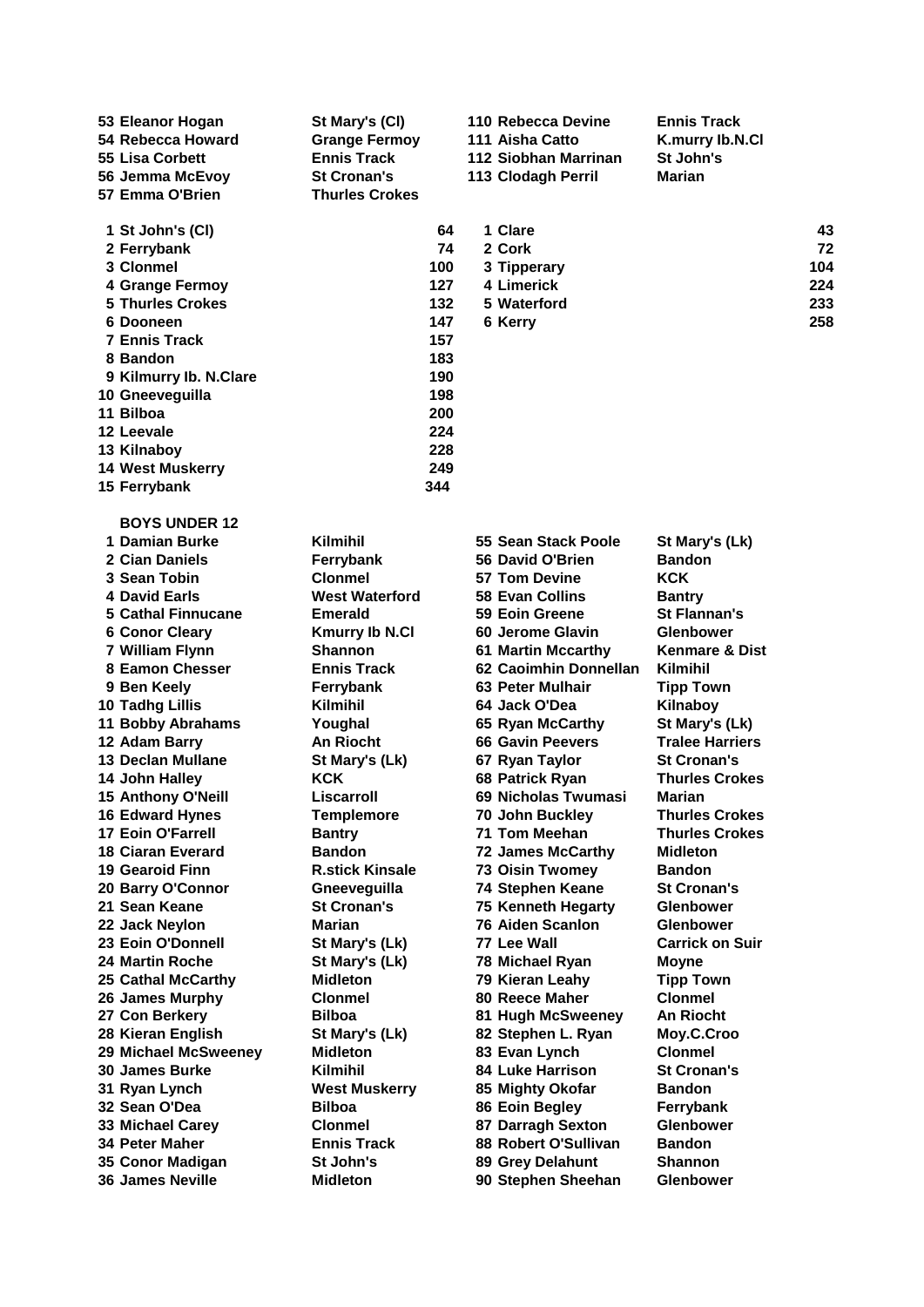**Danial Colbert Midleton**

 **Ennis Track 119 4 Waterford 137 St Cronan's 203 Tralee Harriers 207 Bantry 219 Th Crokes 227 Bandon 232 Tipp Town 275 Glenbower 298**

**GIRLS UNDER 12**

 **Cian Guilfoyle Ennis Track 91 Christopher McCahill Tipp Town Aaron Arrigan Clonmel 92 Great Okafor Bandon Aiden Quinlan Kenmare & Dist 93 Evan Coates Midleton Lee Quirke Ennis Track 94 Danny Coleman St Mary's (Lk) David Conroy St Cronan's 95 Thomas Kennedy Carrick on Suir John Moloney Tipp Town 96 Joe Casey St Cronan's Paul McMahon Tralee Harriers 97 Tony O'Mahony West Waterford Colum O'Connor Thurles Crokes 98 Christopher Touhy Bantry Jack Corbett Thurles Crokes 99 Garry Crowe Tipp Town Danial Lordan Bantry 100 Aaron Collins Bantry Dylan Quirke Ennis Track 101 Ross Browne KCK Jack Barry Tralee Harriers 102 Tom O'Connor Glenbower Michael Kenneally Midleton 103 Eamon Dwane Ennis Track Darragh Darmody Tralee Harriers 104 Cormac Lynch An Riocht Ronan O'Hanlon Ferrybank 105 Pierce Cleary Moy.C.Croo Jake O'Donnell Dooneen 106 Paddy Dooley Kmurry Ib N.Cl Cormac Hickey R.stick Kinsale 107 Kevin Heffernan Moy.C.Croo**

| 1 St Mary's (Lk) | 88  | 1 Clare     | 53  |
|------------------|-----|-------------|-----|
| 2 Clonmel        | 100 | 2 Cork      | 105 |
| 3 Kilmihil       | 103 | 3 Limerick  | 120 |
| 4 Ennis Track    | 119 | 4 Waterford | 137 |
| 5 Midleton       | 139 | 5 Tipperary | 158 |
| 6 Ferrybank      | 148 | 6 Kerry     | 212 |
|                  |     |             |     |

 **Stephaine Power Clonmel 61 Coolleen Kennedy Carrick on Suir Ciara Fenton R.stick Kinsale 62 Sarah Dunne Thurles Crokes Roisin O'Looney Kilmihil 63 Elaine Clancy Kmurry Ib N.Cl Aisling Darcy Ennis Track 64 Andrea Loughnane Th Crokes Megan O'Connell Iveragh 65 Sorcha Murphy Ferrybank Claire O'Brien Blarney Innis 66 Charlette Ryan St Cronan's Megan Kiely Ferrybank 67 Siobhan Cox Youghal Claire Hogan St Flannan's 68 Patricia Curtin Youghal Helena Noonan Grange Fermoy 69 Martha Lyons West Muskerry Niamh O'Connor Dooneen 70 Faye O'Brien Youghal Claire Lawless Thurles Crokes 71 Maria Ryan St Cronan's Orlagh Flanagan Kmurry Ib N.Cl 72 Laura Murphy Blarney Innis Eibhlin Lonergan Grange Fermoy 73 Orna Murray Ferrybank Sarah Healy Moyne 74 Blaithnaid O'CallaghanAn Riocht Lorraine O'Shea Coolquill 75 Bernie Bergin Moy.C.Croo Kate Veale West Waterford 76 Rebecca Howard Grange Fermoy Eimear Foley Gneeveguilla 77 Rosemarie Hanafin Thurles Crokes Laura Egan Kilmihil 78 Mary Greene St John's Jessica Sheehan R.stick Kinsale 79 Ellen Lanigan Coolquill Niamh Clancy St John's 80 Dawn Ryan Shannon Louise Griffin Fergus 81 Meabh Hogan Ennis Track Ciara Giles Doran Ferrybank 82 Emma O'Shea Iveragh Ann O'Shea Ferrybank 83 Maire Condon Bilboa Jean Clancy St John's 84 Anna Hayes St John's Grainne Moynihan West Muskerry 85 Sinead Rovine Kmurry Ib N.Cl**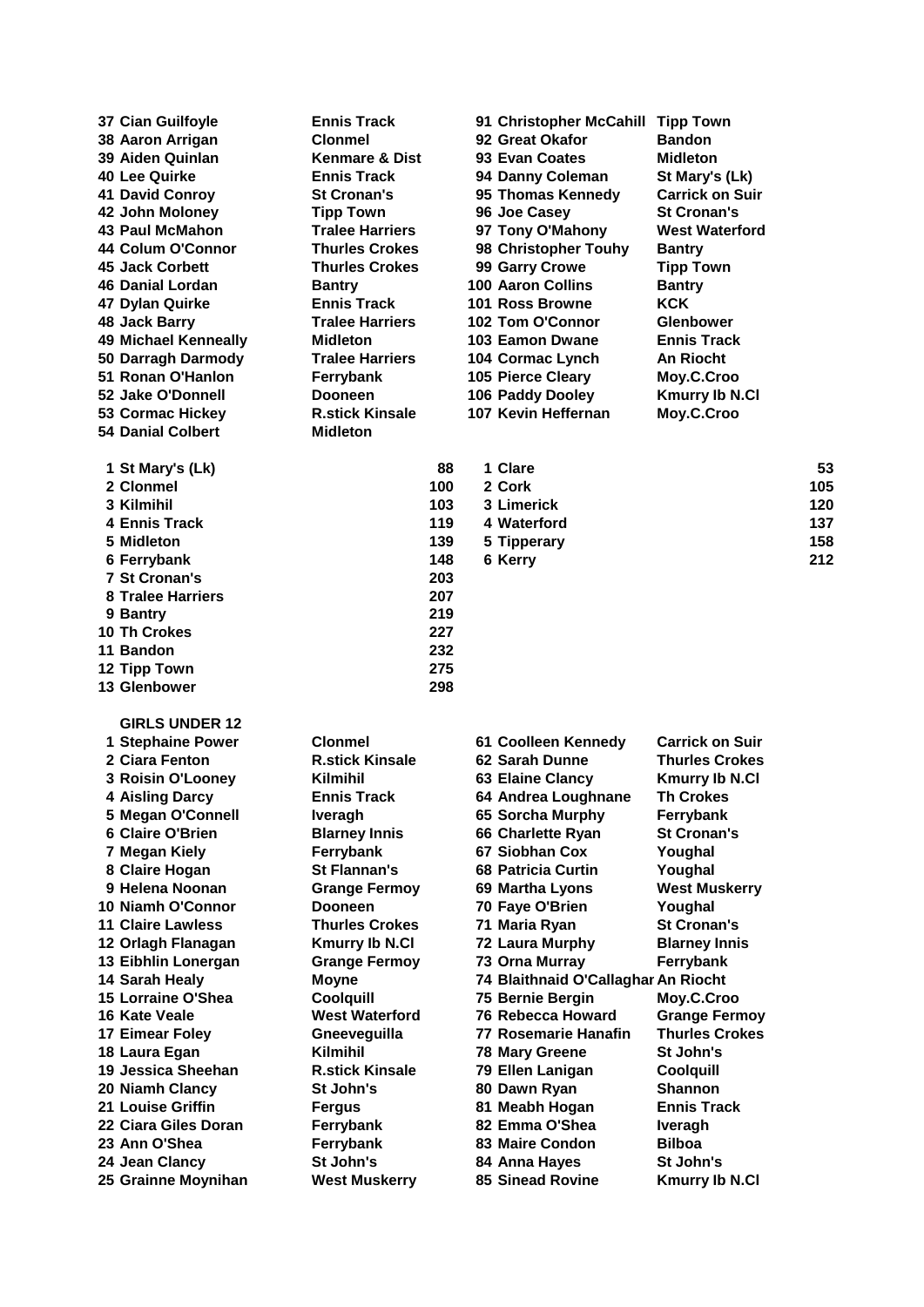| 26 Lorraine Copithorne      | <b>R.stick Kinsale</b>    |     |    | <b>86 Rachel Meaney</b>  | Moy.C.Croo                                  |     |
|-----------------------------|---------------------------|-----|----|--------------------------|---------------------------------------------|-----|
| 27 Lisa Copithorne          | <b>R.stick Kinsale</b>    |     |    | 87 Katie Coonan          | <b>St Flannan's</b>                         |     |
| 28 Erica Kiely              | <b>KCK</b>                |     |    | 88 Shannon Ronan         | <b>R.stick Kinsale</b>                      |     |
| 29 Paula Loughnane          | <b>St Cronan's</b>        |     |    | 89 Kate Dennehy          | <b>An Riocht</b>                            |     |
| 30 Rachel O'Mahony          | <b>Thurles Crokes</b>     |     |    | 90 Kim Ryan              | <b>Thurles Crokes</b>                       |     |
| 31 Aoife O'Gorman           | <b>Kilmihil</b>           |     |    | 91 Lisa Reidy            | Kilnaboy                                    |     |
| 32 Shauna Harvey            | St John's                 |     |    | 92 Shauna Hayden         | Moy.C.Croo                                  |     |
| <b>33 Jenifer Cahill</b>    | <b>Grange Fermoy</b>      |     |    | 93 Ciara Ryan            | Kilnaboy                                    |     |
| <b>34 Mairead O'Neill</b>   |                           |     |    | 94 Niamh McMahon         |                                             |     |
|                             | Gneeveguilla              |     |    |                          | <b>Kmurry Ib N.Cl</b><br><b>Ennis Track</b> |     |
| 35 Karla O'Reilly           | <b>Ennis Track</b>        |     |    | 95 Aislinn Ni Bhraonain  |                                             |     |
| <b>36 Emer Cronin</b>       | Ferrybank                 |     |    | 96 Sarah Dowley          | <b>Carrick on Suir</b>                      |     |
| <b>37 Lucy Howard Jones</b> | <b>Blarney Innis</b>      |     |    | 97 Avril Collins         | <b>Coolquill</b>                            |     |
| 38 Meabh Ni Shuilleabhain   | <b>Bantry</b>             |     |    | 98 Simone Strapp         | Moy.C.Croo                                  |     |
| 39 Una O'Mahony             | <b>Blarney Innis</b>      |     |    | 99 Yvonne Burgoyne       | <b>West Muskerry</b>                        |     |
| 40 Shauna Mullane           | Kilnaboy                  |     |    | 100 Peig McSweeney       | <b>West Muskerry</b>                        |     |
| <b>41 Catriona Hayes</b>    | Moy.C.Croo                |     |    | 101 Cathy Halpin         | <b>St Cronan's</b>                          |     |
| 42 Claire Horgan            | <b>Clonmel</b>            |     |    | <b>102 Lisa Corbett</b>  | <b>Ennis Track</b>                          |     |
| 43 Fiona Burguin            | <b>R.stick Kinsale</b>    |     |    | 103 Demeter Woolen       | <b>Bilboa</b>                               |     |
| 44 Jennifer Barry           | <b>Grange Fermoy</b>      |     |    | 104 Shalina Keniry       | Youghal                                     |     |
| 45 Muireann Creamer         | <b>Bilboa</b>             |     |    | 105 Kate Hickey          | <b>West Waterford</b>                       |     |
| <b>46 Autumn Coady</b>      | Ferrybank                 |     |    | 106 Sophie Hanna         | <b>Ennis Track</b>                          |     |
| 47 Niamh Hayes              | St Flannan's              |     |    | 107 Hannah Power         | Youghal                                     |     |
| 48 Jade Power               | Ferrybank                 |     |    | 108 Kate Browne          | <b>KCK</b>                                  |     |
| 49 Sara Jane Ryan           | <b>Thurles Crokes</b>     |     |    | 109 Ciara Fanning        | Moyne                                       |     |
| 50 Fiona Cantwell           | Moy.C.Croo                |     |    | 110 Deirdre Sexton       | <b>Kmurry Ib N.Cl</b>                       |     |
| 51 Orla Woods               | <b>Emerald</b>            |     |    |                          |                                             |     |
|                             |                           |     |    | 111 Aisling Butler       | <b>Moyne</b>                                |     |
| 52 Jenny Logue              | Coolquill                 |     |    | 112 Lisa Horgan          | <b>West Muskerry</b>                        |     |
| 53 Caroline McCarthy        | <b>Kenmare &amp; Dist</b> |     |    | 113 Christine Malone     | <b>Ennis Track</b>                          |     |
| 54 Amy Collins              | <b>Blarney Innis</b>      |     |    | 114 Cora Kerrane         | <b>Thurles Crokes</b>                       |     |
| 55 Denise Sutton            | <b>St Flannan's</b>       |     |    | 115 Michelle Guinan      | <b>West Waterford</b>                       |     |
| 56 Fiona Holmes             | <b>Bilboa</b>             |     |    | 116 Louise Mackey        | <b>Kmurry Ib N.Cl</b>                       |     |
| 57 Niamh O'Connell          | An Riocht                 |     |    | 117 Hannagh Ni Scannaill | <b>West Muskerry</b>                        |     |
| 58 Eilis Lynch              | <b>An Riocht</b>          |     |    | 118 Emily Mulqueen       | Kilnaboy                                    |     |
| 59 Niamh Blackburn          | Bilboa                    |     |    | 119 Katie Bergin         | Moy.C.Croo                                  |     |
| 60 Karen Dromey             | <b>West Muskerry</b>      |     |    | 120 Siobhan Nugent       | <b>West Waterford</b>                       |     |
|                             |                           |     |    |                          |                                             |     |
| 1 R.stick Kinsale           |                           | 74  |    | 1 Cork                   |                                             | 74  |
| 2 Ferrybank                 |                           | 88  |    | 2 Clare                  |                                             | 78  |
| 3 Grange Fermoy             |                           | 99  |    | 3 Tipperary              |                                             | 79  |
| 4 Blarney Innis             |                           | 136 |    | 4 Waterford              |                                             | 132 |
| 5 Th Crokes                 |                           | 152 |    | 5 Kerry                  |                                             | 224 |
| 6 St John's                 |                           | 154 |    | <b>6 Limerick</b>        |                                             | 304 |
| <b>7 St Flannan's</b>       |                           | 197 |    |                          |                                             |     |
| 8 Ennis Track               |                           | 215 |    |                          |                                             |     |
| 9 Ferrybank                 |                           | 232 |    |                          |                                             |     |
| 10 Bilboa                   |                           | 243 |    |                          |                                             |     |
|                             |                           |     |    |                          |                                             |     |
| 11 Coolquill                |                           | 243 |    |                          |                                             |     |
| 12 Moy.C.Croo               |                           | 252 |    |                          |                                             |     |
| 13 West Muskerry            |                           | 253 |    |                          |                                             |     |
| 14 Kmurry Ib N.Cl           |                           | 254 |    |                          |                                             |     |
| 15 St Cronan's              |                           | 267 |    |                          |                                             |     |
|                             |                           |     |    |                          |                                             |     |
| <b>BOYS UNDER 13</b>        |                           |     |    |                          |                                             |     |
| 1 Damien Burke              | <b>Kilmihil</b>           |     | 54 |                          |                                             |     |
| 2 Jamie Moloney             | <b>Templemore</b>         |     |    | 55 Darragh McDonagh      | Kmurry Ib. N.Cl                             |     |
| 3 Christopher O'Brien       | <b>Thurles Crokes</b>     |     |    | 56 Noel Garry            | <b>Kilmihil</b>                             |     |
| <b>4 Patrick Coleman</b>    | <b>Beara</b>              |     |    | 57 Robert Kidney         | <b>Togher</b>                               |     |
| <b>5 Gary Cantwell</b>      | K.C.K.                    |     |    | 58 John Halley           | K.C.K.                                      |     |
| 6 Sean Tobin                | <b>Clonmel</b>            |     |    | 59 Aaron Quigley         | Iveragh                                     |     |
|                             |                           |     |    |                          |                                             |     |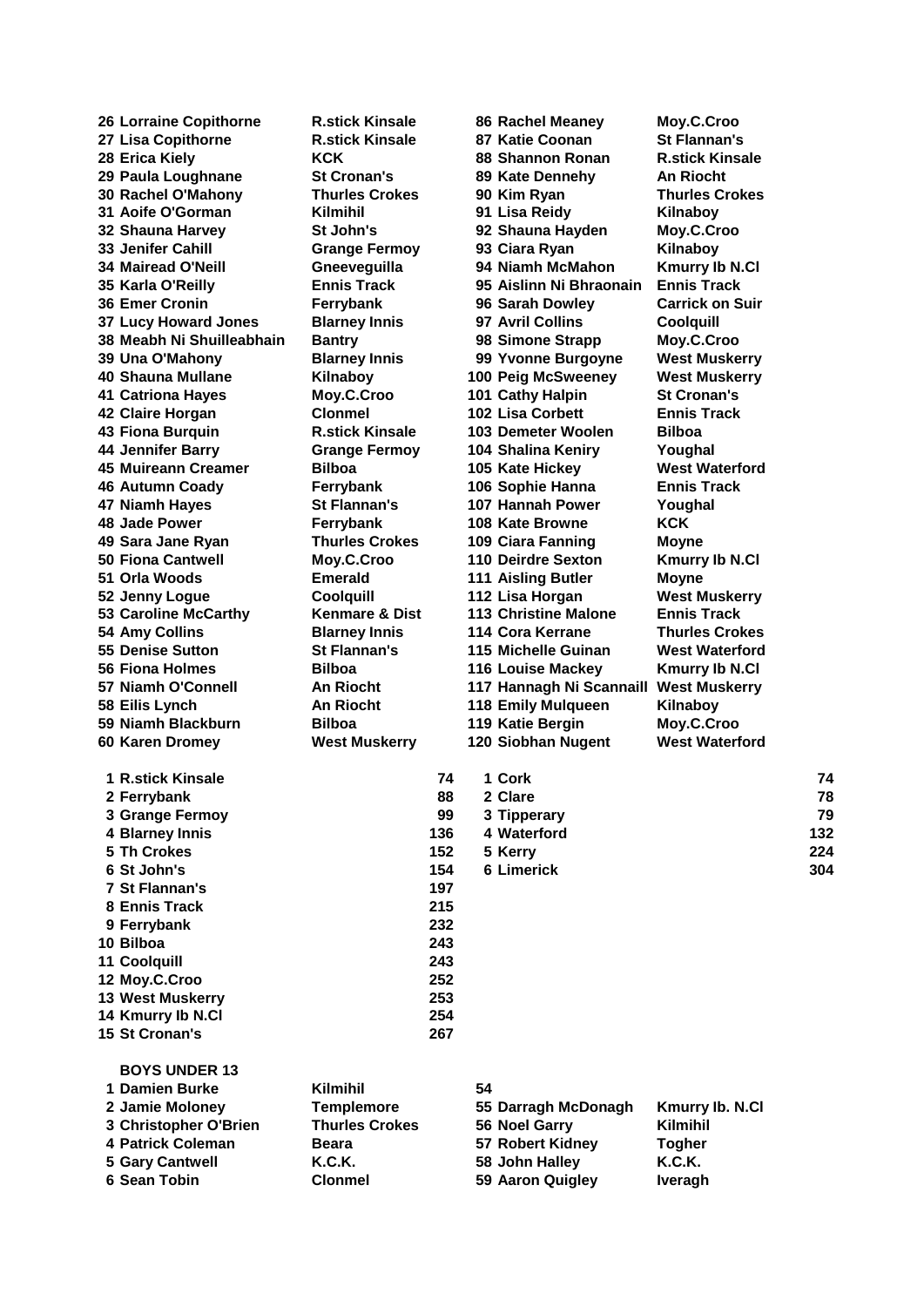**Darragh Lynch Ennis Track 61 James Moloney Moyne Conor Cleary Kmurry Ib. N.Cl 62 Alan Griffin Kmurry Ib. N.Cl** 10 Cathal Finnucane **Emerald 63 John Moloney** 11 Alan Ryan **Tipp Town 64 James Burke Declan Moore Bilboa 65 Martin Flanagan 13 Danial Walsh <b>Glenbower 66** Ryan Lynch **14 Eoin Enright St Cronan's 67 Michael Ryan** 15 Cian Daniels **Ferrybank 68** Brian Moloney William Flynn **Shannon 69** Michael Tutty **17 Michael Godley <b>Tralee Harriers 70 Cathal McCarthy**  Bobby Abrahams **Coughal Provides Townall Providence Townally Providence Townally Providence Townally Townally Providence Townally Providence Townally Providence Townally Providence Townally Providence Townally Provi 19 Ben Kiely Ferrybank 72 Brian Murphy Eamon Chesser Ennis Track 73 Kevin Chesser Ennis Track Kevin Connellan St Cronan's 74 Gavin Moran Iveragh 22 Thomas Blackburn Bilboa 75 James Casey Denis O'Dea Bilboa 76 Danial Lordan Bantry 24 David Earls West Waterford 77 Declan Rogers 25 Dean Cronin Blarney Innis 78 Danial Kearney Brendan Behan K.C.K. 79 Johathon Lane Danial Healy Killarney 80 Michael Casey St Cronan's Darragh O'Riordan West Waterford 81 Paul Shanahan Bantry Evan Hickey Clonmel 82 Eamonn Lenihan Marian Tom Kiersey K.C.K. 83 Mark Molloy Ferrybank Hughaidh O'Mahony West Waterford 84 Aidan Scanlon Glenbower James Murphy Clonmel 85 Joseph Touhy Bantry 33 Edward Hynes Templemore 86 Peter Maher Mark O'Reilly Ennis Track 87 Mark Taylor St Cronan's Drew McLean Bilboa 88 Nick Dunlea Togher Eoin Brew St John's 89 John Lucey 37 Danial O'Leary <b>Gneeveguilla 90 Declan Keniry 38 Nigel Kerr Dooneen 91 Evan Coates**  James Greene **K.C.K.** 92 Kenneth Hegarty **John McNamara Kmurry Ib. N.Cl 93 Michael Davoren Kilnaboy** Sean Healy **Togher 94** Stephen Sheehan **Aaron Arrigan Clonmel 96 Patrick McSweeney Bandon 44 Shane O'Dwyer Carrick on Suir** 97 Eoin Young **45 Padraig Nugent St Cronan's 98 Brian Begley Michael Carey Clonmel 99 Darragh Sexton Glenbower 47 Gerome Glavin Glenbower 100 Cormac Lynch Jack Neylon Marian 101 Shane Keane St John's Mark O'Sullivan Bandon 102 Adam Deegan Ferrybank James Neville Midleton 104 Peter Abernethy Glenbower Ciaran Everard Bandon 105 Christopher Touhy Bantry Danny Quinlan Moyne 106 Kevin Heffernan Moy.C.Croo**

 **Aiden Kearney Ennis Track 60 David Marsden Emerald Tony O'Flynn Duhallow 95 Aodhagan O'Deasumhnaigh Leevale Adam Bluett Ennis Track 103 Christopher McCahill Tipp Town**

| Moyne                 |
|-----------------------|
| Kmurry Ib. N.Cl       |
| <b>Tipp Town</b>      |
| <b>Kilmihil</b>       |
| Kmurry lb. N.Cl       |
| <b>West Muskerry</b>  |
| <b>Moyne</b>          |
|                       |
| St Mary's (CI)        |
| <b>West Waterford</b> |
| <b>Midleton</b>       |
| <b>Tipp Town</b>      |
| Killarney             |
| <b>Ennis Track</b>    |
| <b>Iveragh</b>        |
| Gneeveguilla          |
| <b>Bantry</b>         |
| <b>Tipp Town</b>      |
| <b>West Waterford</b> |
| Kilnaboy              |
| <b>St Cronan's</b>    |
| <b>Bantry</b>         |
| <b>Marian</b>         |
|                       |
| Ferrybank             |
| Glenbower             |
| <b>Bantry</b>         |
| <b>Ennis Track</b>    |
| <b>St Cronan's</b>    |
| <b>Togher</b>         |
| <b>Bandon</b>         |
| St John's             |
| <b>Midleton</b>       |
| Glenbower             |
| Kilnaboy              |
| Glenbower             |
| h Leevale             |
| <b>Bandon</b>         |
| <b>West Waterford</b> |
| <b>Bantry</b>         |
| Gle<br>nbov           |
| <b>An Riocht</b>      |
| St John's             |
|                       |
| <b>Ferrybank</b>      |
| Tipp Town             |
| Glenbower             |
| <b>Bantry</b>         |
| Moy.C.Croo            |
|                       |

| <b>Ennis Track</b> | 69                                                                                                                             | 1 Clare     | 55  |
|--------------------|--------------------------------------------------------------------------------------------------------------------------------|-------------|-----|
|                    | 92                                                                                                                             | 2 Tipperary | 83  |
|                    | 100                                                                                                                            | 3 Waterford | 117 |
|                    | 110                                                                                                                            | 4 Limerick  | 140 |
|                    | 152                                                                                                                            | 5 Cork      | 143 |
|                    | 160                                                                                                                            | 6 Kerry     | 286 |
|                    | 166                                                                                                                            |             |     |
|                    | 219                                                                                                                            |             |     |
|                    | 222                                                                                                                            |             |     |
|                    | 2 Bilboa<br>3 K.C.K.<br>4 Clonmel<br>5 West Waterford<br>6 St Cronan's<br>7 Kilmurry Ib. N.Clare<br>8 Ferrybank<br>9 Tipp Town |             |     |

 **Glenbower 226 Bandon 286**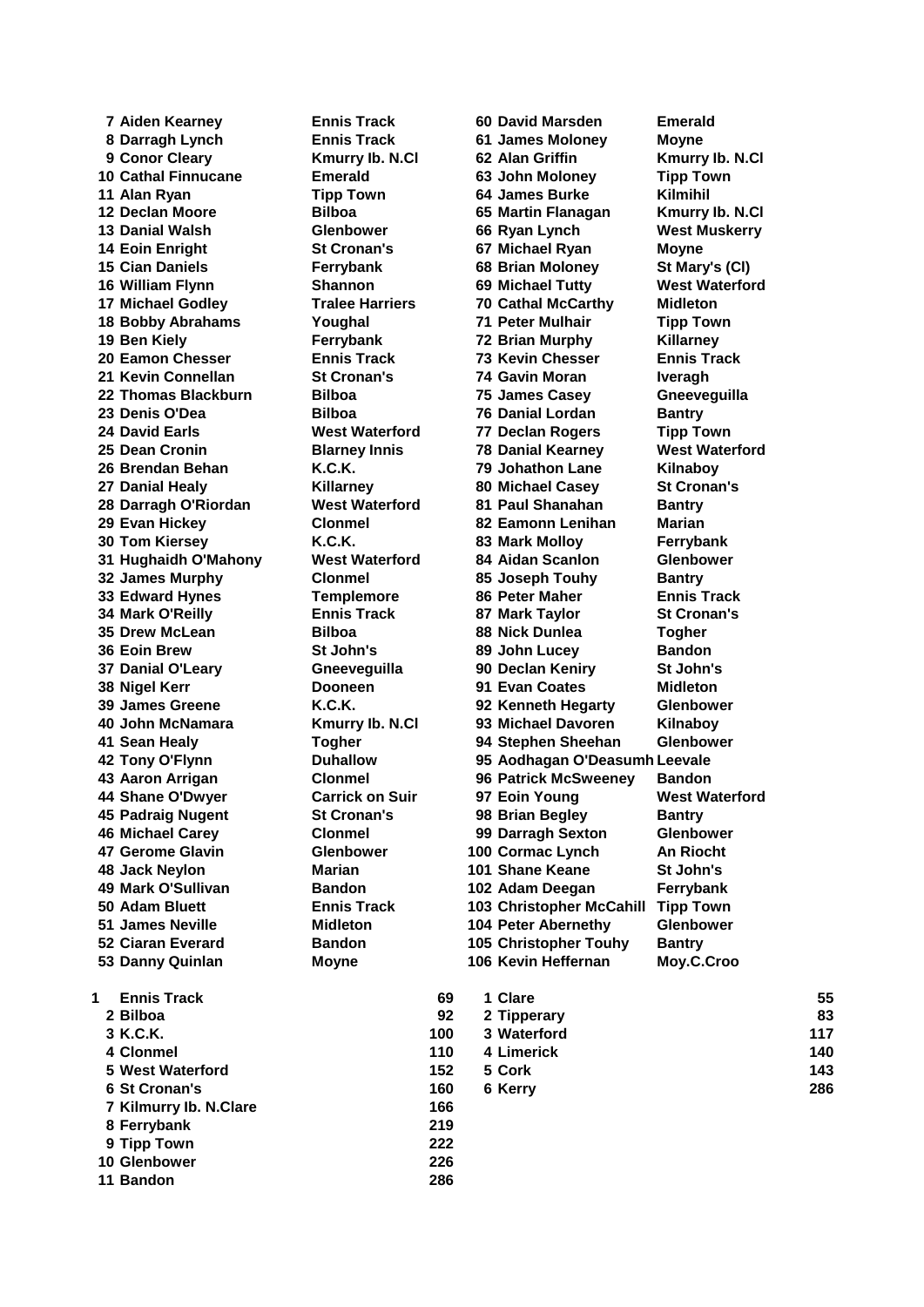## **Bantry 340**

**GIRLS UNDER 13 Cliodhna Galway Ind Cork 65 Sarah Dunne Thurles Crokes Veronica Horgan Clonmel 120 Aoife Holohan Marian**

 **Harriet Flynn Shannon 66 Jennifer McCahill Tipp Town Aisling Darcy Ennis Track 67 Charlotte O'Shea St John's Jessica Neville Blarney Innis 68 Marie Doyle Gneeveguilla Alanna Allen R.stick Kinsale 69 Siobhan Garrahy K.murry Ib.N.Cl Jessica O'Shea Glenbower 70 Siobhan Heylin Ferrybank Ciara Fenton R.stick Kinsale 71 Charlette Ryan St Cronan's Christine Neville Blarney Innis 72 Elaine Fitzgibbon Thurles Crokes Katie Cahill St Cronan's 73 Claudia Loughnane Marian Ciara Murray Ferrybank 74 Fiona McNamara Dooneen Orla Nash R.stick Kinsale 75 Elaine Clancy K.murry Ib.N.Cl Maeve Beglin Ferrybank 76 Meabh Ni ShuilleabhainBantry Claire O'Brien Blarney Innis 77 Martha Lyons West Muskerry Megan O'Connell Iveragh 78 Una O'Mahony Blarney Innis Ciara Reidy Kilnaboy 79 Julie O'Sullivan Gneeveguilla Shannon Ryan Dooneen 80 Maria Ryan St Cronan's Julie Dohony Emerald 81 Orla Hickey Dooneen Niamh O'Connor Dooneen 82 Tia McMahon Leevale Megan Kiely Ferrybank 83 Emma O'Shea Iveragh 20 Ciara Walsh Tralee Harriers 84 Blaithnaid O'Callaghar An Riocht Claire Lawless Thurles Crokes 85 Rachel Mulcaire Ennis Track Jessica Sheehan R.stick Kinsale 86 Eimer Kennedy Thurles Crokes Kate Veale West Waterford 87 Chloe Curtin Kilnaboy Marita Moloney Moy.C.Croo 88 Amy Collins Blarney Innis Ciara Spillane Bantry 89 Ciara Breen An Riocht Charlotte Taylor Ferrybank 90 Emma Coughlan Kilmihil Cliona Doyle Clonmel 91 April Duff West Waterford Jenny O'Mahony Iveragh 92 Tara Power Ferrybank Emily Bergin St Flannan's 93 Meabh Hogan Ennis Track Michelle Horgan West Muskerry 94 Nessa Dineen West Muskerry Siobhan Condon Bilboa 95 Ciara Ryan Kilnaboy Louise Griffin Fergus 96 Niamh Carey Blarney Innis Lorraine O'Shea Coolquill 97 Andrea Loughnane Thurles Crokes Lisa O'Connor Kilnaboy 98 Aine Hurley K.murry Ib.N.Cl Olivia Chambers Clonmel 99 Clodagh Gallagher West Waterford Rachel Moloney Thurles Crokes 100 Patricia Curtin Youghal Roisin O'Looney Kilmihil 101 Shauna Harnedy Glenbower Grainne Moynihan West Muskerry 102 Deirdre Sexton K.murry Ib.N.Cl Laura Daly Ennis Track 103 Mary O'Flynn Duhallow Maura Murphy Duhallow 104 Sinead Sexton K.murry Ib.N.Cl Niamh Doyle Moyne 105 Orla O'Donovan Iveragh Aoife Murphy Blarney Innis 106 Aislinn Ni Bhraonain Ennis Track Kate Kiely K.C.K. 107 Lorraine Horan An Riocht Erica Kiely K.C.K. 108 April Philpott Leevale Elaine Hegarty Glenbower 109 Aoife Walsh Glenbower Siobhan McGillicuddy Gneeveguilla 110 Kate Dennehy An Riocht Shauna Mullane Kilnaboy 111 Simone Strapp Moy.C.Croo Paula Loughnane St Cronan's 112 Roisin Kissane Iveragh Niamh O'Loughlin Kilnaboy 113 Grainne Davoren Kilnaboy Sarah Healy Moyne 114 Seana Cantwell Moy.C.Croo Tanya O'Shea St John's 115 Ailish Brew St John's Fiona Holmes Bilboa 116 Michelle Guinen West Waterford Claire Hogan St Flannan's 117 Sile McGrath Ferrybank Suzanne Kelly Kilnaboy 118 Paula Phelan Ferrybank Hazel O'Connor Dooneen 119 Colette O'Leary Kilnaboy**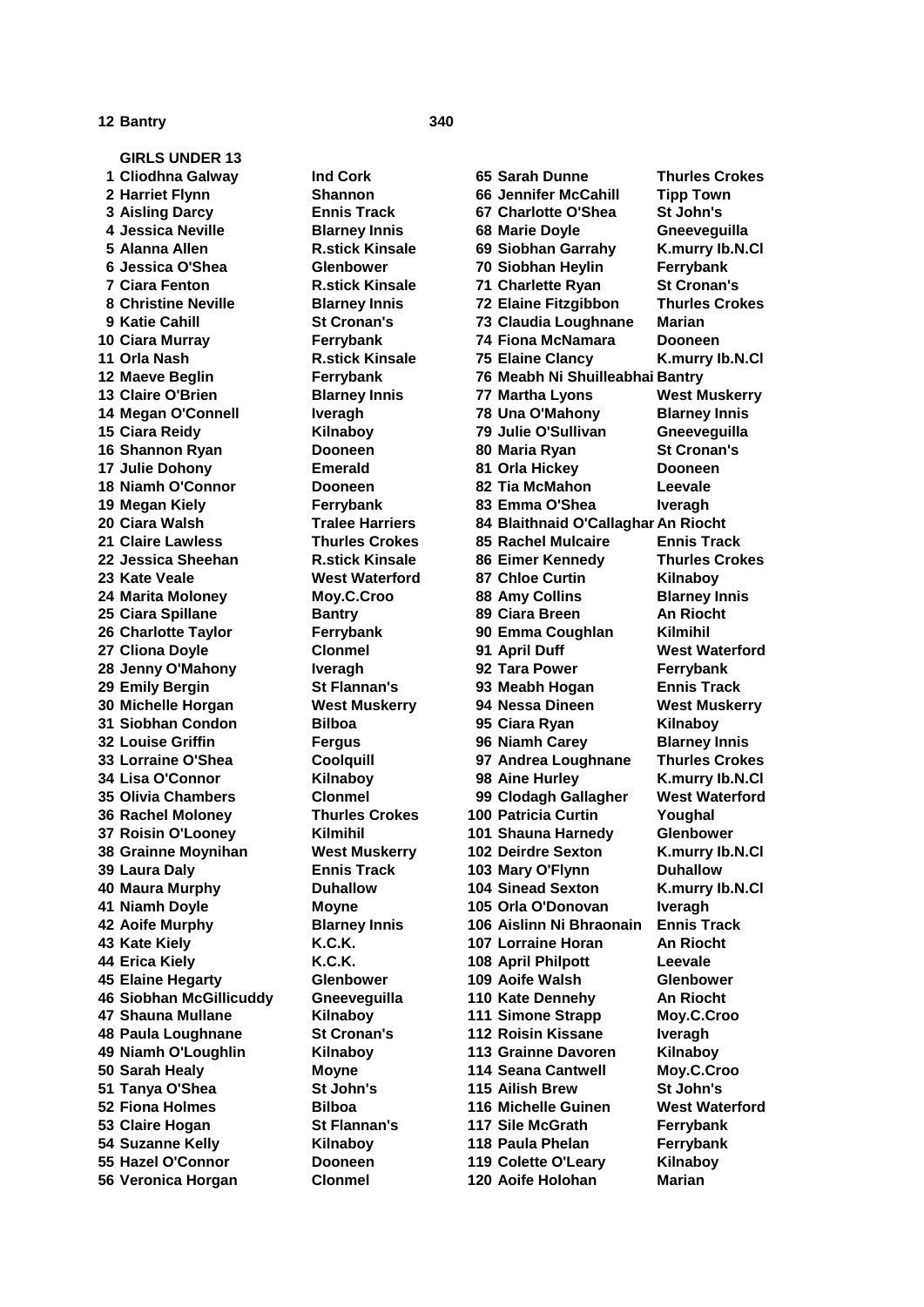| <b>57 Margaret Carey</b><br>58 Chloe Fahy             | <b>Blarney Innis</b><br><b>Nenagh Oly</b> |            | 121 Niamh Lyons<br>122 Niamh McMahon | Kilnaboy<br>K.murry lb.N.Cl      |     |
|-------------------------------------------------------|-------------------------------------------|------------|--------------------------------------|----------------------------------|-----|
| 59 Avril O'Driscoll                                   | <b>Skibbereen</b>                         |            | <b>123 Emily Mulqueen</b>            | Kilnaboy                         |     |
| 60 Aine O'Connor                                      | <b>An Riocht</b>                          |            | <b>124 Louise Mackey</b>             | K.murry lb.N.Cl                  |     |
| 61 Niamh O'Dea                                        | Kilnaboy                                  |            | 125 Jennifer Butler                  | Ferrybank                        |     |
| 62 Sarah Doheny                                       | Ferrybank                                 |            | 126 Maeve Mc Manaman                 | Leevale                          |     |
| 63 Mairead O'Neill                                    | Gneeveguilla                              |            | 127 Siobhan Nugent                   | <b>West Waterford</b>            |     |
| 64 Mgt Mary Grace                                     | <b>Nenagh Oly</b>                         |            |                                      |                                  |     |
| 1 R.stick Kinsale                                     |                                           | 45         | 1 Cork                               |                                  | 31  |
| 3 Blarney Innis                                       |                                           | 67         | 2 Clare                              |                                  | 95  |
| 2 Ferrybank                                           |                                           | 67         | 3 Waterford                          |                                  | 133 |
| 4 Kilnaboy                                            |                                           | 145        | 4 Tipperary                          |                                  | 169 |
| 5 Dooneen                                             |                                           | 163        | 5 Limerick                           |                                  | 189 |
| <b>6 Thurles Crokes</b>                               |                                           | 194        |                                      |                                  |     |
| <b>7 St Cronan's</b>                                  |                                           | 208        |                                      |                                  |     |
| 8 Ennis Track                                         |                                           | 220        |                                      |                                  |     |
| 9 Iveragh                                             |                                           | 230        |                                      |                                  |     |
| 10 West Muskerry                                      |                                           | 239        |                                      |                                  |     |
| 11 Gneeveguilla                                       |                                           | 256        |                                      |                                  |     |
| 12 Glenbower                                          |                                           | 261<br>297 |                                      |                                  |     |
| 13 Kilnaboy<br><b>14 Blarney Innis</b>                |                                           | 319        |                                      |                                  |     |
| <b>15 West Waterford</b>                              |                                           | 329        |                                      |                                  |     |
| 16 An Riocht                                          |                                           | 340        |                                      |                                  |     |
| 17 Ferrybank                                          |                                           | 341        |                                      |                                  |     |
| 18 K.murry lb.N.Cl                                    |                                           | 344        |                                      |                                  |     |
| 19 Kilnaboy                                           |                                           | 476        |                                      |                                  |     |
| <b>BOYS UNDER 14</b>                                  |                                           |            |                                      |                                  |     |
| 1 Shane Quinn                                         | Ferrybank                                 |            | 53 Shane O'Dwyer                     | <b>Carrick on Suir</b>           |     |
| 2 Michael O'Sullivan                                  | <b>West Muskerry</b>                      |            | 54 Sean Healy                        | <b>Togher</b>                    |     |
| 3 Liam Markham                                        | St Mary's (CI)                            |            | 55 James Murray                      | <b>Templemore</b>                |     |
| 4 Paul O'Sullivan                                     | <b>Iveragh</b>                            |            | 56 Mark O'Sullivan                   | <b>Bandon</b>                    |     |
| <b>5 Danial McCarthy</b>                              | <b>West Waterford</b>                     |            | <b>57 Mark Cummins</b>               | <b>Moyne</b>                     |     |
| 6 Seamus Lynch                                        | <b>Kmurry Ib N.Cl</b>                     |            | 58 Evan Hickey                       | <b>Clonmel</b>                   |     |
| <b>7 Patrick Maher</b>                                | Liscarroll                                |            | 59 Danny Quinlan                     | <b>Moyne</b>                     |     |
| 8 Christopher O'Brien                                 | <b>Thurles Crokes</b>                     |            | 60 Bill Creamer                      | <b>Bilboa</b>                    |     |
| 9 Aidan Kearney                                       | <b>Ennis Track</b>                        |            | <b>61 David Curtin</b>               | <b>Kmurry Ib N.Cl</b>            |     |
| 10 Stephen Walsh                                      | <b>Tralee Harriers</b>                    |            | 62 Padraig Nugent                    | <b>St Cronan's</b>               |     |
| 11 Alan O'Leary                                       | <b>Kenmare &amp; Dist</b>                 |            | 63 Ciaran Rohan                      | <b>Midleton</b>                  |     |
| 12 Jamie Moloney                                      | <b>Templemore</b>                         |            | 64 Adam Bluett                       | <b>Ennis Track</b>               |     |
| 13 Tom Curran                                         | <b>West Waterford</b>                     |            | 65 Nigel Kerr                        | <b>Dooneen</b>                   |     |
| <b>14 Tomas Roantree</b><br><b>15 Patrick Coleman</b> | <b>Carrick on Suir</b><br>Beara           |            | 66 Mark O'Reilly<br>67 Tom Kiersey   | <b>Ennis Track</b><br><b>KCK</b> |     |
| 16 John Harrington                                    | <b>Bantry</b>                             |            | 68 Paudie Woodlock                   | Moy.C.Croo                       |     |
| 17 Darragh Chesser                                    | <b>Ennis Track</b>                        |            | 69 Sean Sheahan                      | St Mary's (Lk)                   |     |
| 18 Paul Flanagan                                      | <b>Ennis Track</b>                        |            | <b>70 James Moloney</b>              | <b>Moyne</b>                     |     |
| 19 Brian Murray                                       | <b>Togher</b>                             |            | 71 Simon O'Brien                     | <b>Midleton</b>                  |     |
| 20 Gerard Brown                                       | <b>Ennis Track</b>                        |            | 72 Darragh McDonagh                  | Kmurry Ib N.Cl                   |     |
| 21 Darragh Lynch                                      | <b>Ennis Track</b>                        |            | 73 Alan Griffin                      | <b>Kmurry Ib N.Cl</b>            |     |
| 22 Seamus Brosnan                                     | <b>An Riocht</b>                          |            | <b>74 Patrick Moriarty</b>           | Kenmare & Dist                   |     |
| 23 Conor O'Brien                                      | <b>Togher</b>                             |            | 75 Drew McLean                       | <b>Bilboa</b>                    |     |
| 24 Kevin Connellan                                    | <b>St Cronan's</b>                        |            | 76 Gavin Hayes                       | St Mary's (Lk)                   |     |
| 25 Jim Curran                                         | <b>West Waterford</b>                     |            | <b>77 Stephen Murphy</b>             | Ferrybank                        |     |
| 26 Gary Cantwell                                      | <b>KCK</b>                                |            | <b>78 Jamie Cullen</b>               | <b>Togher</b>                    |     |
| 27 Sean Moriarty                                      | <b>Kenmare &amp; Dist</b>                 |            | 79 Michael Tutty                     | <b>West Waterford</b>            |     |
| 28 Colum Daly                                         | <b>Ennis Track</b>                        |            | 80 Michael Cleary                    | <b>St Cronan's</b>               |     |
| 29 Declan Keane                                       | <b>Ennis Track</b>                        |            | 81 Paul Shanahan                     | <b>Bantry</b>                    |     |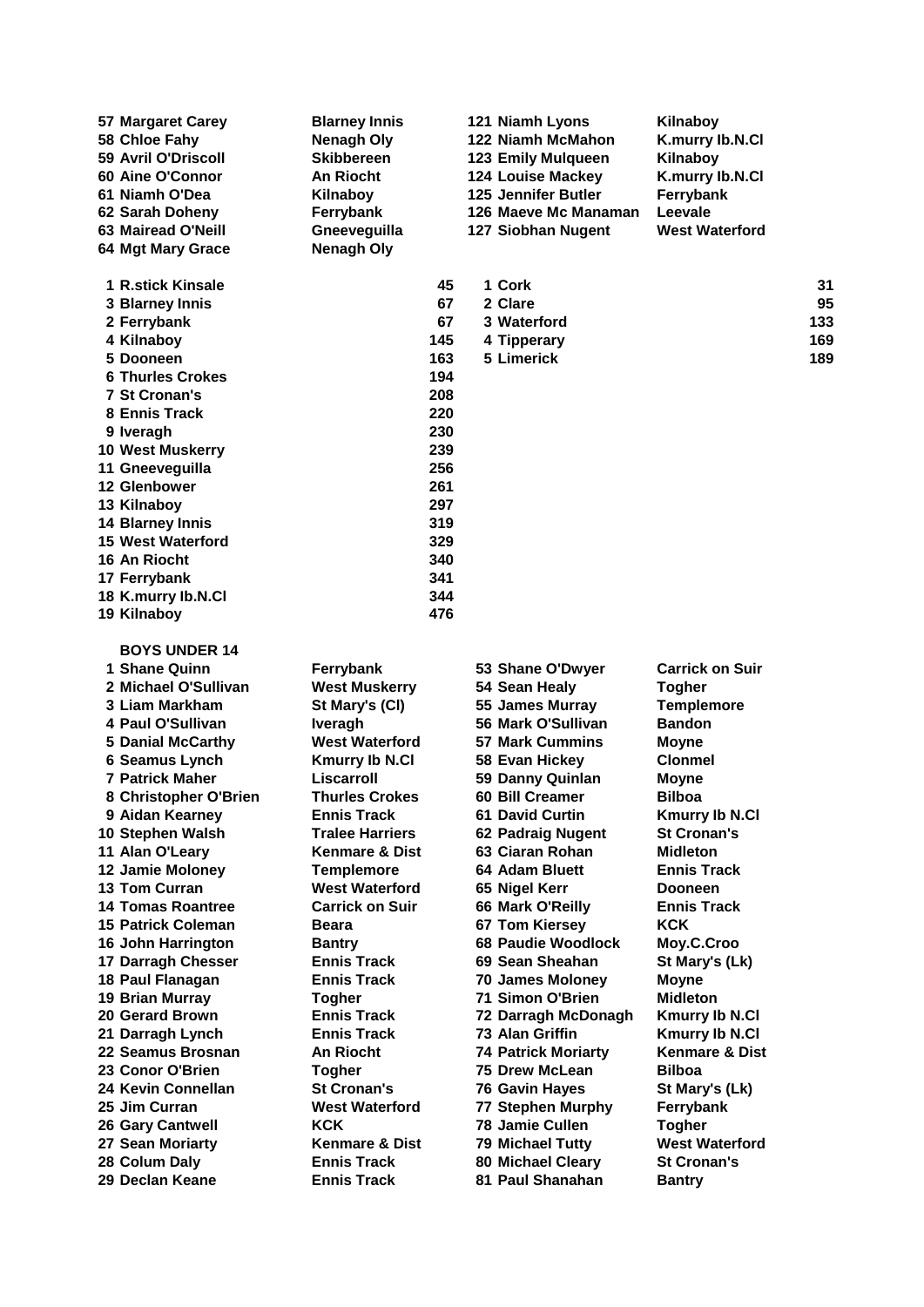**Donal Madigan St John's 82 Donal Brennan Ferrybank Danial Walsh Glenbower 83 Donie Bergin Moy.C.Croo**

| 1 Ennis Track     | 64  |
|-------------------|-----|
| 2 West Waterford  | 78  |
| 3 Ennis Track     | 118 |
| 4 Togher          | 174 |
| 5 KCK             | 176 |
| 6 St Cronan's     | 177 |
| 7 Bilboa          | 198 |
| 8 Ferrybank       | 198 |
| 9 Kmurry Ib N.Cl  | 212 |
| 10 Moyne          | 270 |
| 11 St Mary's (Lk) | 278 |
| 12 Bantry         | 279 |
| 13 Bandon         | 285 |

**GIRLS UNDER 14**

 **Tomas Greene KCK 84 Richard Fogarty Moyne Thomas Ryan Dooneen 85 Declan Rogers Tipp Town Alan Ryan Tipp Town 86 Dean Cronin Blarney Innis Hughaidh O'Mahony West Waterford 87 Marc Burke Bantry Gearoid O'Looney Kilmihil 88 John Lucey Bandon Darragh O'Riordan West Waterford 89 James O'Donnell St Mary's (Lk) Paul Griffin Ferrybank 90 Shane Griffin Marian Declan Moore Bilboa 91 Eamon Lenihan Marian Kevin Chesser Ennis Track 92 John Crowe Tipp Town Peter Hanrahan Leevale 93 Kevin Sharkey Marian Conor Sullivan St Cronan's 94 Brian Howley Kmurry Ib N.Cl Derrick Dillon St Mary's (Lk) 95 Joseph Touhy Bantry Sipke Shaughnessy Bandon 96 Patrick McSweeney Bandon Connall Hardesty Carrick on Suir 97 Eoin Young West Waterford Denis O'Dea Bilboa 98 Chris Harrington Bantry Edward Halloran Leevale 99 Shane Meaney Moy.C.Croo Eoin Enright St Cronan's 100 Kieran Donegan Togher Warren McCarthy Midleton 101 Liam Lyons An Riocht Brendan Behan KCK 102 Robert Shanahan An Riocht Thomas Blackburn Bilboa 103 Adam Deegan Ferrybank**

| 1 Ennis Track    | 64   | 1 Clare     | 73  |
|------------------|------|-------------|-----|
| 2 West Waterford | 78   | 2 Cork      | 82  |
| 3 Ennis Track    | 118  | 3 Waterford | 103 |
| 4 Togher         | 174  | 4 Kerrv     | 148 |
| 5 KCK            | 176  | 5 Tipperary | 167 |
| - - -            | $ -$ |             |     |

| 1 Catriona Hennessy         | Marian                 | 43 Maeve Boland            | <b>Bilboa</b>        |
|-----------------------------|------------------------|----------------------------|----------------------|
| 2 Orla Finn                 | <b>R.stick Kinsale</b> | <b>44 Aisling McDonagh</b> | St John's            |
| 3 Orlagh Farmer             | <b>Midleton</b>        | 45 Elaine Fitzgibbon       | <b>Thurles Crok</b>  |
| <b>4 Sophie Molloy</b>      | Ferrybank              | 46 Angela Ryan             | Moyne                |
| 5 Louise Woods              | <b>St Cronan's</b>     | 47 Ciara Spillane          | <b>Bantry</b>        |
| 6 Niamh Deane               | <b>St Flannan's</b>    | 48 Siobhan Berkery         | <b>Bilboa</b>        |
| 7 Sarah Nugent              | <b>St Cronan's</b>     | 49 Hazel O'Connor          | <b>Dooneen</b>       |
| 8 Ann Marie Hayes           | Moy.C.Croo             | 50 Tara Power              | Ferrybank            |
| 9 Lisa Loughnane            | <b>St Cronan's</b>     | 51 Gayle Finn              | <b>Duhallow</b>      |
| 10 Deborah O'Keeffe         | <b>Duhallow</b>        | 52 M Grace                 | Nenagh Oly           |
| 11 Serena Moloney           | <b>Thurles Crokes</b>  | 53 Breeda Casey            | Gneeveguilla         |
| 12 Alanna Allen             | <b>R.stick Kinsale</b> | 54 Margaret Carey          | <b>Blarney Innis</b> |
| <b>13 Elanna Forristal</b>  | Ferrybank              | 55 Aoife Murphy            | <b>Blarney Innis</b> |
| 14 Jessica Neville          | <b>Blarney Innis</b>   | 56 Siobhan Heylin          | Ferrybank            |
| 15 Maura Murphy             | <b>Duhallow</b>        | 57 Sarah Doheny            | Ferrybank            |
| 16 Treasa Ni Shuilleabhain  | <b>Bantry</b>          | 58 Niamh O'Loughlin        | Kilnaboy             |
| 17 Shannon Ryan             | <b>Dooneen</b>         | 59 Leigh Murphy            | <b>Dooneen</b>       |
| <b>18 Lorraine Healy</b>    | Moyne                  | 60 Eve O'Mahony            | <b>Blarney Innis</b> |
| 19 Maeve Beglin             | Ferrybank              | 61 Lisa Power              | Ferrybank            |
| <b>20 Christine Neville</b> | <b>Blarney Innis</b>   | 62 Niamh Carey             | <b>Blarney Innis</b> |
| 21 Orla Nash                | <b>R.stick Kinsale</b> | 63 Fiona McNamara          | <b>Dooneen</b>       |

| <b>Bilboa</b>         |  |
|-----------------------|--|
| St John's             |  |
| <b>Thurles Crokes</b> |  |
| Moyne                 |  |
| <b>Bantry</b>         |  |
| Bilboa                |  |
| Dooneen               |  |
| Ferrybank             |  |
| <b>Duhallow</b>       |  |
| Nenagh Oly            |  |
| Gneeveguilla          |  |
| <b>Blarney Innis</b>  |  |
| <b>Blarney Innis</b>  |  |
| Ferrybank             |  |
| Ferrybank             |  |
| Kilnaboy              |  |
| Dooneen               |  |
| <b>Blarney Innis</b>  |  |
| Ferrybank             |  |
| <b>Blarney Innis</b>  |  |
| Dooneen               |  |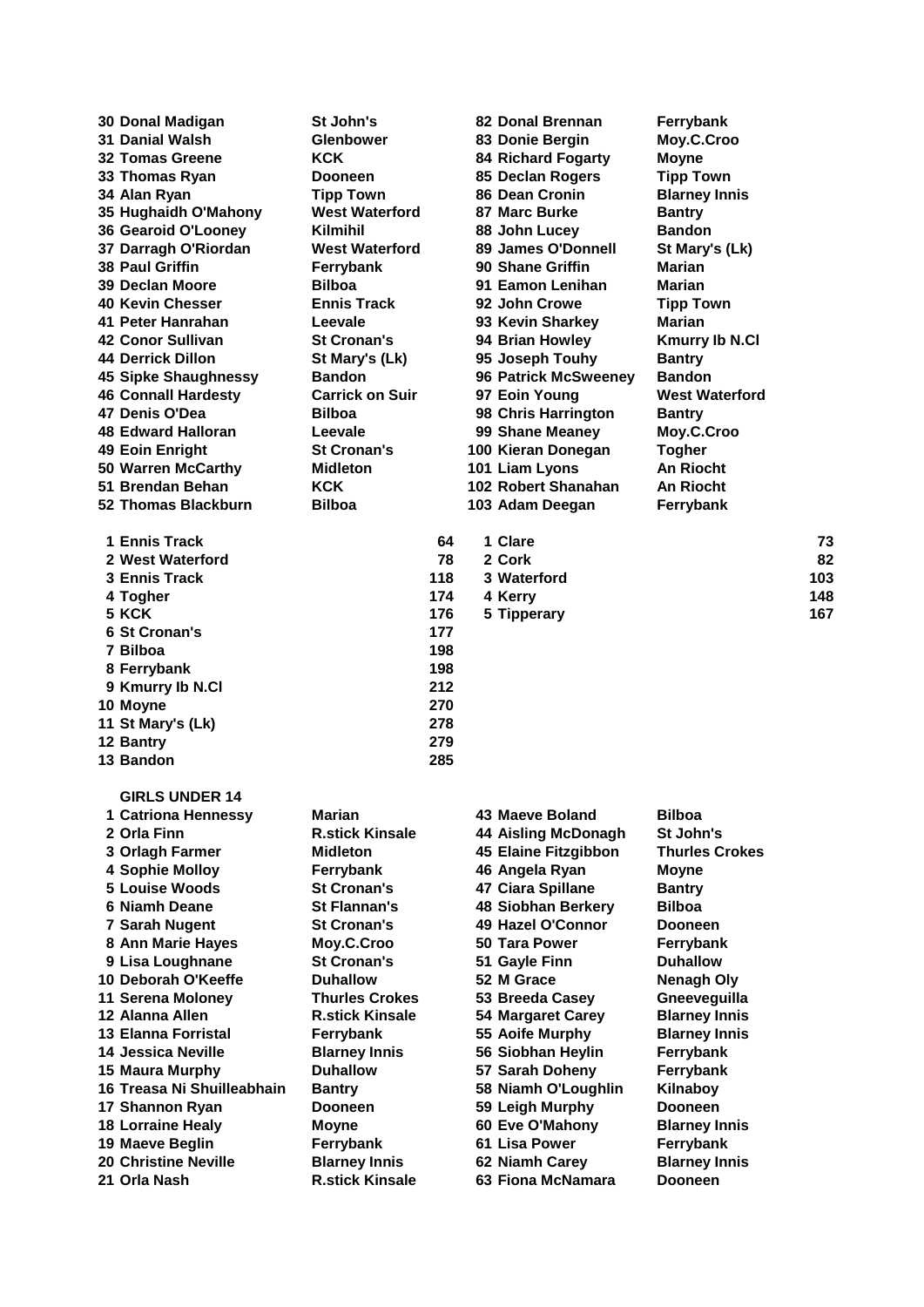| 22 Katie Cahill<br>23 Ciara Murray<br><b>24 Vivienne Maher</b><br>25 Marita Moloney<br>26 Nancy Carragher<br>27 Charlotte Taylor<br>28 Fawn Guilfoyle<br>29 Ciara Reidy<br>30 Lydia Williams<br>31 Siobhan McCarthy<br>32 Una Twohig<br>33 Emma Carey<br>34 Niamh Richardson<br>35 Laura Daly<br>36 Nikita Savage<br>37 Niamh Donnellan<br>38 Cliona Doyle<br>39 Kate Kiely<br>40 Lisa O'Connor<br>41 Siobhan Condon<br>42 Orla Scanlon<br>1 St Cronan's | <b>St Cronan's</b><br>Ferrybank<br><b>R.stick Kinsale</b><br>Moy.C.Croo<br><b>Nenagh Oly</b><br>Ferrybank<br>Kilnaboy<br>Kilnaboy<br><b>Glenbower</b><br><b>Bantry</b><br><b>Duhallow</b><br><b>Thurles Crokes</b><br><b>Bilboa</b><br><b>Ennis Track</b><br>Youghal<br>Kilmihil<br>Clonmel<br><b>KCK</b><br>Kilnaboy<br><b>Bilboa</b><br><b>St Cronan's</b> | 43         | 64 Shona Lynch<br><b>65 Danielle Downey</b><br><b>66 Avril O'Driscoll</b><br>67 Katie McGovern<br>68 Niamh O'Donovan<br>69 Roisin Moynihan<br><b>70 Edel Roche</b><br>71 Megan Elsey<br><b>72 Graine McNamara</b><br>73 Elaine Hannon<br>74 Niamh Cahill<br><b>75 Catriona Dowling</b><br>76 Grace Lynch<br>77 Carol Kelly<br><b>78 Sile McGrath</b><br>79 Paula Phelan<br>80 Ciara Lane<br>81 Silvianne Strapp<br>82 Kate Kennedy<br>83 Seana Cantwell<br><b>84 Aoife McCormack</b><br>1 Cork | <b>Ennis Track</b><br><b>West Muskerry</b><br><b>Skibbereen</b><br>Moy.C.Croo<br><b>Iveragh</b><br><b>Clonmel</b><br><b>West Waterford</b><br><b>Ballincollig</b><br><b>St Cronan's</b><br>Marian<br><b>St Cronan's</b><br><b>Blarney Innis</b><br><b>Iveragh</b><br>Kilnaboy<br>Ferrybank<br>Ferrybank<br><b>Belgooly</b><br>Moy.C.Croo<br><b>West Waterford</b><br>Moy.C.Croo<br><b>Ballincollig</b> | 56  |
|----------------------------------------------------------------------------------------------------------------------------------------------------------------------------------------------------------------------------------------------------------------------------------------------------------------------------------------------------------------------------------------------------------------------------------------------------------|--------------------------------------------------------------------------------------------------------------------------------------------------------------------------------------------------------------------------------------------------------------------------------------------------------------------------------------------------------------|------------|------------------------------------------------------------------------------------------------------------------------------------------------------------------------------------------------------------------------------------------------------------------------------------------------------------------------------------------------------------------------------------------------------------------------------------------------------------------------------------------------|--------------------------------------------------------------------------------------------------------------------------------------------------------------------------------------------------------------------------------------------------------------------------------------------------------------------------------------------------------------------------------------------------------|-----|
| 2 Ferrybank                                                                                                                                                                                                                                                                                                                                                                                                                                              |                                                                                                                                                                                                                                                                                                                                                              | 59         | 2 Clare                                                                                                                                                                                                                                                                                                                                                                                                                                                                                        |                                                                                                                                                                                                                                                                                                                                                                                                        | 72  |
| <b>3 R.stick Kinsale</b>                                                                                                                                                                                                                                                                                                                                                                                                                                 |                                                                                                                                                                                                                                                                                                                                                              | 59         | 3 Tipperary                                                                                                                                                                                                                                                                                                                                                                                                                                                                                    |                                                                                                                                                                                                                                                                                                                                                                                                        | 94  |
| 4 Duhallow                                                                                                                                                                                                                                                                                                                                                                                                                                               |                                                                                                                                                                                                                                                                                                                                                              | 108        | 4 Waterford                                                                                                                                                                                                                                                                                                                                                                                                                                                                                    |                                                                                                                                                                                                                                                                                                                                                                                                        | 125 |
| 5 Blarney Innis                                                                                                                                                                                                                                                                                                                                                                                                                                          |                                                                                                                                                                                                                                                                                                                                                              | 143        | 5 Limerick                                                                                                                                                                                                                                                                                                                                                                                                                                                                                     |                                                                                                                                                                                                                                                                                                                                                                                                        | 232 |
| 6 Kilnaboy<br>7 Bilboa                                                                                                                                                                                                                                                                                                                                                                                                                                   |                                                                                                                                                                                                                                                                                                                                                              | 155<br>166 |                                                                                                                                                                                                                                                                                                                                                                                                                                                                                                |                                                                                                                                                                                                                                                                                                                                                                                                        |     |
| 8 Moy.C.Croo                                                                                                                                                                                                                                                                                                                                                                                                                                             |                                                                                                                                                                                                                                                                                                                                                              | 181        |                                                                                                                                                                                                                                                                                                                                                                                                                                                                                                |                                                                                                                                                                                                                                                                                                                                                                                                        |     |
| 9 Dooneen                                                                                                                                                                                                                                                                                                                                                                                                                                                |                                                                                                                                                                                                                                                                                                                                                              | 188        |                                                                                                                                                                                                                                                                                                                                                                                                                                                                                                |                                                                                                                                                                                                                                                                                                                                                                                                        |     |
| 10 Ferrybank                                                                                                                                                                                                                                                                                                                                                                                                                                             |                                                                                                                                                                                                                                                                                                                                                              | 190        |                                                                                                                                                                                                                                                                                                                                                                                                                                                                                                |                                                                                                                                                                                                                                                                                                                                                                                                        |     |
| <b>BOYS UNDER 15</b>                                                                                                                                                                                                                                                                                                                                                                                                                                     |                                                                                                                                                                                                                                                                                                                                                              |            |                                                                                                                                                                                                                                                                                                                                                                                                                                                                                                |                                                                                                                                                                                                                                                                                                                                                                                                        |     |
| 1 John Francis                                                                                                                                                                                                                                                                                                                                                                                                                                           | Ferrybank                                                                                                                                                                                                                                                                                                                                                    |            | 41 John Doherty                                                                                                                                                                                                                                                                                                                                                                                                                                                                                | <b>Tipp Town</b>                                                                                                                                                                                                                                                                                                                                                                                       |     |
| 2 Shane Quinn                                                                                                                                                                                                                                                                                                                                                                                                                                            | Ferrybank                                                                                                                                                                                                                                                                                                                                                    |            | 42 Dean Looby                                                                                                                                                                                                                                                                                                                                                                                                                                                                                  | <b>Clonmel</b>                                                                                                                                                                                                                                                                                                                                                                                         |     |
| 3 Liam Harty                                                                                                                                                                                                                                                                                                                                                                                                                                             | <b>Templemore</b>                                                                                                                                                                                                                                                                                                                                            |            | 43 Jim Curran                                                                                                                                                                                                                                                                                                                                                                                                                                                                                  | <b>West Waterford</b>                                                                                                                                                                                                                                                                                                                                                                                  |     |
| 4 Michael O'Sullivan                                                                                                                                                                                                                                                                                                                                                                                                                                     | <b>West Muskerry</b>                                                                                                                                                                                                                                                                                                                                         |            | 44 Mark Tobin                                                                                                                                                                                                                                                                                                                                                                                                                                                                                  | <b>Togher</b>                                                                                                                                                                                                                                                                                                                                                                                          |     |
| 5 Greg Gibson                                                                                                                                                                                                                                                                                                                                                                                                                                            | Iveragh                                                                                                                                                                                                                                                                                                                                                      |            | 45 Conor O'Sullivan                                                                                                                                                                                                                                                                                                                                                                                                                                                                            | <b>St Cronan's</b>                                                                                                                                                                                                                                                                                                                                                                                     |     |
| 6 Paul O'Sullivan<br>7 Seamus Lynch                                                                                                                                                                                                                                                                                                                                                                                                                      | Iveragh<br>Kmurry lb. N.Cl                                                                                                                                                                                                                                                                                                                                   |            | 46 Colm Murphy<br>47 Kieran O'Leary                                                                                                                                                                                                                                                                                                                                                                                                                                                            | Iveragh<br>Kilnaboy                                                                                                                                                                                                                                                                                                                                                                                    |     |
| 8 Eric Curran                                                                                                                                                                                                                                                                                                                                                                                                                                            | Leevale                                                                                                                                                                                                                                                                                                                                                      |            | <b>48 Edmond O'Halloran</b>                                                                                                                                                                                                                                                                                                                                                                                                                                                                    | Leevale                                                                                                                                                                                                                                                                                                                                                                                                |     |
| 9 Liam Markham                                                                                                                                                                                                                                                                                                                                                                                                                                           | St Mary's (CI)                                                                                                                                                                                                                                                                                                                                               |            | 49 Oisin Boyd                                                                                                                                                                                                                                                                                                                                                                                                                                                                                  | <b>Ennis Track</b>                                                                                                                                                                                                                                                                                                                                                                                     |     |
| <b>10 Patrick Maher</b>                                                                                                                                                                                                                                                                                                                                                                                                                                  | Liscarroll                                                                                                                                                                                                                                                                                                                                                   |            | 50 Sean Sheehan                                                                                                                                                                                                                                                                                                                                                                                                                                                                                | St Mary's (Lk)                                                                                                                                                                                                                                                                                                                                                                                         |     |
| <b>11 Damien Landers</b>                                                                                                                                                                                                                                                                                                                                                                                                                                 | <b>St Cronan's</b>                                                                                                                                                                                                                                                                                                                                           |            | 51 Aaron Noonan                                                                                                                                                                                                                                                                                                                                                                                                                                                                                | <b>Togher</b>                                                                                                                                                                                                                                                                                                                                                                                          |     |
| <b>12 Danial McCarthy</b>                                                                                                                                                                                                                                                                                                                                                                                                                                | <b>West Waterford</b>                                                                                                                                                                                                                                                                                                                                        |            | 52 Shane O'Reilly                                                                                                                                                                                                                                                                                                                                                                                                                                                                              | <b>An Riocht</b>                                                                                                                                                                                                                                                                                                                                                                                       |     |
| 13 Cathal O'Connor<br>14 James Keane                                                                                                                                                                                                                                                                                                                                                                                                                     | <b>Dooneen</b>                                                                                                                                                                                                                                                                                                                                               |            | 53 Mark Fitzgerald                                                                                                                                                                                                                                                                                                                                                                                                                                                                             | Marian                                                                                                                                                                                                                                                                                                                                                                                                 |     |
| <b>15 Danial Norris</b>                                                                                                                                                                                                                                                                                                                                                                                                                                  | <b>Lios Tuathail</b><br><b>Carrick on Suir</b>                                                                                                                                                                                                                                                                                                               |            | 54 Shane O'Loughlin<br>55 Bill Creamer                                                                                                                                                                                                                                                                                                                                                                                                                                                         | Kilnaboy<br><b>Bilboa</b>                                                                                                                                                                                                                                                                                                                                                                              |     |
| 16 Adam Kelleher                                                                                                                                                                                                                                                                                                                                                                                                                                         | <b>Togher</b>                                                                                                                                                                                                                                                                                                                                                |            | 56 Graham Butler                                                                                                                                                                                                                                                                                                                                                                                                                                                                               | <b>Dundrum</b>                                                                                                                                                                                                                                                                                                                                                                                         |     |
| 17 Paul Flanagan                                                                                                                                                                                                                                                                                                                                                                                                                                         | <b>Ennis Track</b>                                                                                                                                                                                                                                                                                                                                           |            | 57 Simon O'Brien                                                                                                                                                                                                                                                                                                                                                                                                                                                                               | Midleton                                                                                                                                                                                                                                                                                                                                                                                               |     |
| <b>18 Blu Ccrbell</b>                                                                                                                                                                                                                                                                                                                                                                                                                                    | Youghal                                                                                                                                                                                                                                                                                                                                                      |            | 58 Padraig Crone                                                                                                                                                                                                                                                                                                                                                                                                                                                                               | <b>Moyne</b>                                                                                                                                                                                                                                                                                                                                                                                           |     |
| 19 Darragh Chesser                                                                                                                                                                                                                                                                                                                                                                                                                                       | <b>Ennis Track</b>                                                                                                                                                                                                                                                                                                                                           |            | 59 Paudie Woodlock                                                                                                                                                                                                                                                                                                                                                                                                                                                                             | Moy.C.Croo                                                                                                                                                                                                                                                                                                                                                                                             |     |
| <b>20 Michael Carroll</b>                                                                                                                                                                                                                                                                                                                                                                                                                                | Togher                                                                                                                                                                                                                                                                                                                                                       |            | 60 Peter Hanrahan                                                                                                                                                                                                                                                                                                                                                                                                                                                                              | Leevale                                                                                                                                                                                                                                                                                                                                                                                                |     |
| 21 Patrick O'Brien                                                                                                                                                                                                                                                                                                                                                                                                                                       | <b>Skibbereen</b>                                                                                                                                                                                                                                                                                                                                            |            | 61 Marc Burke<br>62 Deane Maune                                                                                                                                                                                                                                                                                                                                                                                                                                                                | <b>Bantry</b>                                                                                                                                                                                                                                                                                                                                                                                          |     |
| 22 Danny O'Donovan<br>23 Vincent Molumby                                                                                                                                                                                                                                                                                                                                                                                                                 | Skibbereen<br><b>Thurles Crokes</b>                                                                                                                                                                                                                                                                                                                          |            | 63 Jason Greene                                                                                                                                                                                                                                                                                                                                                                                                                                                                                | St Mary's (Lk)<br>Marian                                                                                                                                                                                                                                                                                                                                                                               |     |
| 24 Brendan Lynch                                                                                                                                                                                                                                                                                                                                                                                                                                         | <b>West Muskerry</b>                                                                                                                                                                                                                                                                                                                                         |            | <b>64 Richard Fogarty</b>                                                                                                                                                                                                                                                                                                                                                                                                                                                                      | <b>Moyne</b>                                                                                                                                                                                                                                                                                                                                                                                           |     |
| 25 Donal Madigan                                                                                                                                                                                                                                                                                                                                                                                                                                         | St John's                                                                                                                                                                                                                                                                                                                                                    |            | 65 Owen O'Connor                                                                                                                                                                                                                                                                                                                                                                                                                                                                               | <b>Togher</b>                                                                                                                                                                                                                                                                                                                                                                                          |     |
|                                                                                                                                                                                                                                                                                                                                                                                                                                                          |                                                                                                                                                                                                                                                                                                                                                              |            |                                                                                                                                                                                                                                                                                                                                                                                                                                                                                                |                                                                                                                                                                                                                                                                                                                                                                                                        |     |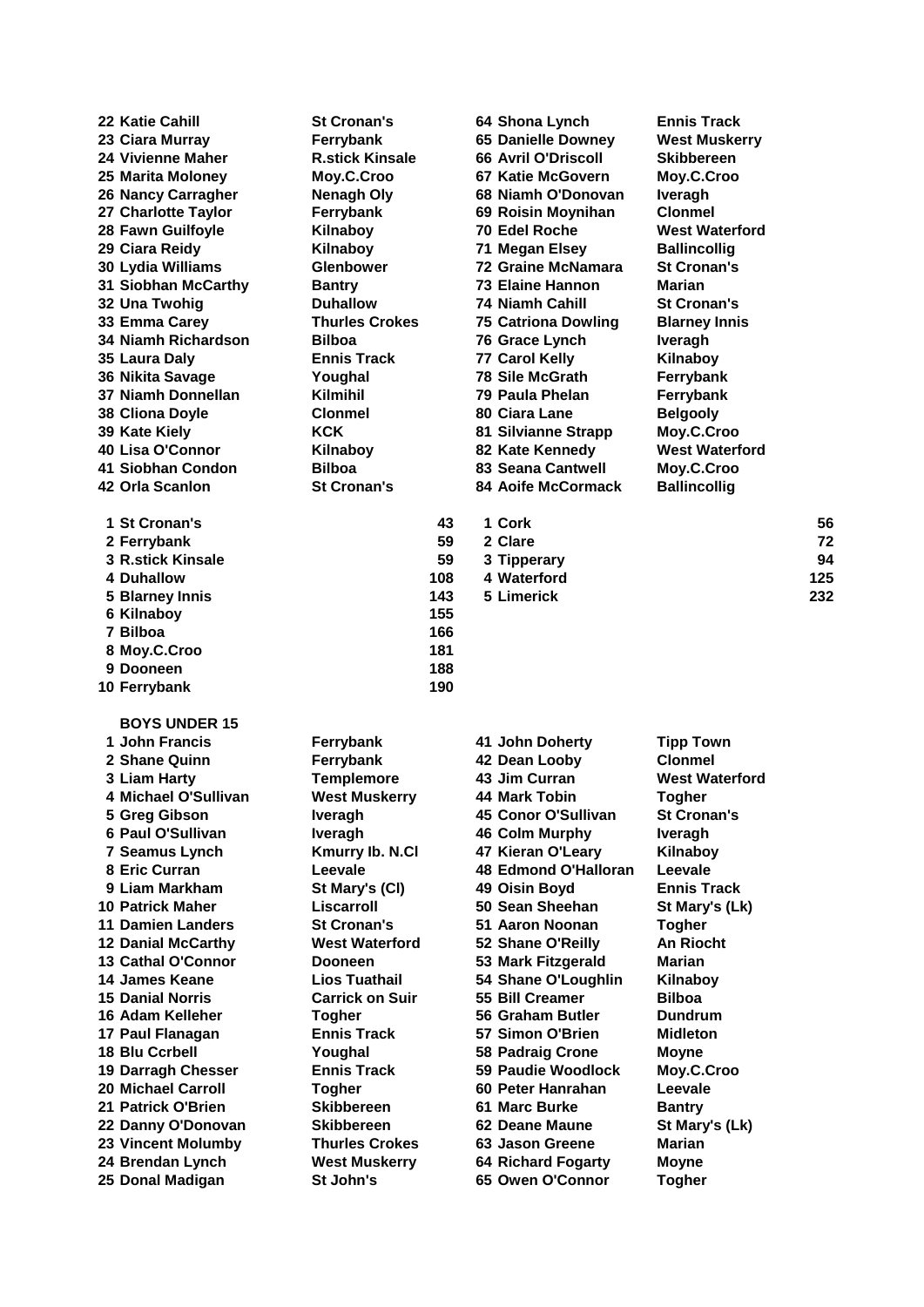| 26 Paul O'Conghaile        | Marian              |
|----------------------------|---------------------|
| 27 Colum Daly              | <b>Ennis Track</b>  |
| <b>28 Cillian McCarthy</b> | Midleton            |
| 29 Niall Fitzgerald        | <b>Iveragh</b>      |
| 30 Seamus Brosnan          | <b>An Riocht</b>    |
| 31 Tom Curran              | <b>West Waterfo</b> |
| 32 Brian Murray            | Togher              |
| 33 Alan O'Brien            | <b>Togher</b>       |
| 34 Declan Keane            | <b>Ennis Track</b>  |
| 35 Matthew Ryan            | Moyne               |
| <b>36 Mark Cummins</b>     | Moyne               |
| 37 David O'Keeffe          | <b>Togher</b>       |
| <b>38 Michael Dawson</b>   | <b>Togher</b>       |
| 39 Paul Murphy             | <b>Togher</b>       |
| <b>40 Derrick Dillon</b>   | St Mary's (Lk)      |
| 1 Iveragh                  |                     |
| 2 Ennis Track              |                     |
|                            |                     |

| <b>Marian</b>         | <b>66 David McInearney</b> | <b>St Cronan's</b> |
|-----------------------|----------------------------|--------------------|
| <b>Ennis Track</b>    | 67 Jeremy Kelleher         | Gneevequill        |
| <b>Midleton</b>       | 68 Robert White            | St Mary's (L       |
| <b>Iveragh</b>        | 69 Owen Sugrue             | <b>An Riocht</b>   |
| <b>An Riocht</b>      | <b>70 Donal Brennan</b>    | Ferrybank          |
| <b>West Waterford</b> | 71 Liam Kenefick           | <b>Togher</b>      |
| <b>Togher</b>         | 72 Kieran Broughal         | <b>Togher</b>      |
| <b>Togher</b>         | 73 Shane Lynch             | <b>An Riocht</b>   |
| <b>Ennis Track</b>    | 74 John L. Murray          | <b>West Muske</b>  |
| <b>Moyne</b>          | <b>75 James O'Donnell</b>  | St Mary's (L       |
| <b>Moyne</b>          | 76 Sean O'Shea             | St Mary's (L       |
| <b>Togher</b>         | <b>77 Chris Harrington</b> | <b>Bantry</b>      |
| <b>Togher</b>         | <b>78 Cillian Bracken</b>  | <b>Togher</b>      |
| <b>Togher</b>         | 79 Michael O'Regan         | <b>Bantry</b>      |
| St Mary's (Lk)        |                            |                    |
|                       |                            |                    |

| 29 Niall Fitzgerald      | <b>Iveragh</b>        | 69 Owen Sugrue             | <b>An Riocht</b>     |    |
|--------------------------|-----------------------|----------------------------|----------------------|----|
| 30 Seamus Brosnan        | <b>An Riocht</b>      | <b>70 Donal Brennan</b>    | Ferrybank            |    |
| 31 Tom Curran            | <b>West Waterford</b> | 71 Liam Kenefick           | <b>Togher</b>        |    |
| 32 Brian Murray          | <b>Togher</b>         | 72 Kieran Broughal         | <b>Togher</b>        |    |
| 33 Alan O'Brien          | <b>Togher</b>         | 73 Shane Lynch             | <b>An Riocht</b>     |    |
| 34 Declan Keane          | <b>Ennis Track</b>    | 74 John L. Murray          | <b>West Muskerry</b> |    |
| 35 Matthew Ryan          | <b>Moyne</b>          | 75 James O'Donnell         | St Mary's (Lk)       |    |
| 36 Mark Cummins          | <b>Moyne</b>          | 76 Sean O'Shea             | St Mary's (Lk)       |    |
| 37 David O'Keeffe        | <b>Togher</b>         | <b>77 Chris Harrington</b> | <b>Bantry</b>        |    |
| 38 Michael Dawson        | <b>Togher</b>         | <b>78 Cillian Bracken</b>  | <b>Togher</b>        |    |
| 39 Paul Murphy           | <b>Togher</b>         | 79 Michael O'Regan         | <b>Bantry</b>        |    |
| <b>40 Derrick Dillon</b> | St Mary's (Lk)        |                            |                      |    |
| 1 Iveragh                |                       | 1 Cork<br>86               |                      | 76 |

| $\sim$ | .           | . . |
|--------|-------------|-----|
| 97     | 2 Clare     | 88  |
| 101    | 3 Kerry     | 130 |
| 158    | 4 Tipperary | 153 |
| 193    | 5 Waterford | 159 |
|        |             |     |

| 1 Ciara Cronin            | Ferrybank              | 40 Nikita Savage             | Youghal              |
|---------------------------|------------------------|------------------------------|----------------------|
| 2 Beth Walsh              | Ferrybank              | <b>41 Danielle Downey</b>    | <b>West Muskerry</b> |
| 3 Kitty Walsh             | Ferrybank              | 42 Rachel Ryan               | St John's            |
| 4 Caitriona Hennessy      | <b>Marian</b>          | <b>43 Aoife Roisin Burke</b> | <b>Dooneen</b>       |
| 5 Eimear Taugney          | <b>Spa Muckross</b>    | <b>44 Ailis Crowley</b>      | <b>Bandon</b>        |
| 6 Orlagh Farmer           | <b>Midleton</b>        | 45 Maeve Boland              | <b>Bilboa</b>        |
| 7 Laura Behan             | K.C.K.                 | <b>46 Sharon Cantwell</b>    | <b>Moyne</b>         |
| 8 Orla Finn               | <b>R.stick Kinsale</b> | 47 Gayle Finn                | <b>Duhallow</b>      |
| 9 Louise Woods            | <b>St Cronan's</b>     | 48 Ciara Coffey              | Gneevequilla         |
| 0 Ann Marie Hayes         | Moy.C.Croo             | 49 Grainne Dineen            | Gneeveguilla         |
| 1 Sarah Nugent            | <b>St Cronan's</b>     | 50 Denise Ryan               | <b>Clonmel</b>       |
| 2 Niamh Deane             | <b>St Flannan's</b>    | 51 Shona Lynch               | <b>Ennis Track</b>   |
| 3 Sophie Molloy           | Ferrybank              | 52 Kelly Hackett             | Moy.C.Croo           |
| 4 Jane Halley             | Ferrybank              | 53 Deirdre Waters            | Kilmihil             |
| 5 Lisa Loughnane          | <b>St Cronan's</b>     | 54 Orla Cullinan             | K.murry lb.N.Cl      |
| 6 Serena Moloney          | <b>Thurles Crokes</b>  | 55 Siobhan Berkery           | <b>Bilboa</b>        |
| 7 Deborah O'Keeffe        | <b>Duhallow</b>        | 56 Leigh Murphy              | <b>Dooneen</b>       |
| 8 Ciara Barrett           | <b>Dooneen</b>         | 57 Michelle Malone           | K.murry lb.N.Cl      |
| 9 Elanna Forristal        | Ferrybank              | 58 Ann Griffin               | K.murry lb.N.Cl      |
| <b>0 Danielle O'Shea</b>  | <b>Midleton</b>        | 59 Graine McNamara           | <b>St Cronan's</b>   |
| 1 Lydia Williams          | <b>Glenbower</b>       | 60 Niamh O'Donovan           | Iveragh              |
| 2 Treasa Ni Shuilleabhain | <b>Bantry</b>          | 61 Eilish Fitzpatrick        | Gneeveguilla         |
| <b>3 Sinead Moloney</b>   | St Mary's (CI)         | 62 Sinead Holmes             | <b>Bilboa</b>        |
| 4 Lorraine Healy          | <b>Moyne</b>           | 63 Lisa Power                | Ferrybank            |
| <b>5 Una Twohig</b>       | <b>Duhallow</b>        | <b>64 Cloe McCarthy</b>      | <b>Dooneen</b>       |
| <b>6 Fawn Guilfoyle</b>   | Kilnaboy               | 65 Claire Hannon             | Marian               |
| 7 Emma O'Neill            | <b>Ballincollig</b>    | 66 Niamh Murphy              | <b>Dooneen</b>       |
| <b>8 Vivienne Maher</b>   | <b>R.stick Kinsale</b> | 67 Linda Njekwe              | Marian               |
| <b>9 Siobhan McCarthy</b> | <b>Bantry</b>          | <b>68 Serene Cross</b>       | <b>Bandon</b>        |
| 0 Niamh Donnellan         | <b>Kilmihil</b>        | 69 Roisin Moynihan           | <b>Clonmel</b>       |
| 1 Nancy Carragher         | <b>Nenagh Oly</b>      | <b>70 Melissa McCarthy</b>   | K.murry lb.N.Cl      |
| 2 Angela Ryan             | <b>Moyne</b>           | <b>71 Clare Sweeney</b>      | <b>Fergus</b>        |
| 33 Emma Fanning           | <b>Moyne</b>           | <b>72 Carol Kelly</b>        | Kilnaboy             |

**GIRLS UNDER 15**

|                         |                             | . v. . ,               | THINN YWTHY                  | .                 |
|-------------------------|-----------------------------|------------------------|------------------------------|-------------------|
| 2 Beth Walsh            |                             | Ferrybank              | <b>41 Danielle Downey</b>    | <b>West Mus</b>   |
| 3 Kitty Walsh           |                             | Ferrybank              | 42 Rachel Ryan               | <b>St John's</b>  |
|                         | <b>4 Caitriona Hennessy</b> | <b>Marian</b>          | <b>43 Aoife Roisin Burke</b> | <b>Dooneen</b>    |
|                         | <b>5 Eimear Taugney</b>     | <b>Spa Muckross</b>    | <b>44 Ailis Crowlev</b>      | <b>Bandon</b>     |
|                         | 6 Orlagh Farmer             | <b>Midleton</b>        | 45 Maeve Boland              | <b>Bilboa</b>     |
| 7 Laura Behan           |                             | K.C.K.                 | <b>46 Sharon Cantwell</b>    | Moyne             |
| 8 Orla Finn             |                             | <b>R.stick Kinsale</b> | 47 Gayle Finn                | <b>Duhallow</b>   |
|                         | 9 Louise Woods              | <b>St Cronan's</b>     | <b>48 Ciara Coffey</b>       | Gneevegu          |
|                         | 10 Ann Marie Hayes          | Moy.C.Croo             | 49 Grainne Dineen            | Gneevegu          |
| 11 Sarah Nugent         |                             | <b>St Cronan's</b>     | 50 Denise Ryan               | <b>Clonmel</b>    |
| 12 Niamh Deane          |                             | <b>St Flannan's</b>    | 51 Shona Lynch               | <b>Ennis Trad</b> |
|                         | <b>13 Sophie Molloy</b>     | Ferrybank              | 52 Kelly Hackett             | Moy.C.Cro         |
| 14 Jane Halley          |                             | Ferrybank              | 53 Deirdre Waters            | Kilmihil          |
|                         | 15 Lisa Loughnane           | <b>St Cronan's</b>     | 54 Orla Cullinan             | K.murry Ik        |
|                         | 16 Serena Moloney           | <b>Thurles Crokes</b>  | 55 Siobhan Berkery           | <b>Bilboa</b>     |
|                         | 17 Deborah O'Keeffe         | <b>Duhallow</b>        | 56 Leigh Murphy              | <b>Dooneen</b>    |
| <b>18 Ciara Barrett</b> |                             | <b>Dooneen</b>         | 57 Michelle Malone           | K.murry Ik        |
|                         | <b>19 Elanna Forristal</b>  | Ferrybank              | 58 Ann Griffin               | <b>K.murry Ik</b> |
|                         | 20 Danielle O'Shea          | <b>Midleton</b>        | 59 Graine McNamara           | <b>St Cronan</b>  |
|                         | 21 Lydia Williams           | <b>Glenbower</b>       | 60 Niamh O'Donovan           | Iveragh           |
|                         | 22 Treasa Ni Shuilleabhain  | <b>Bantry</b>          | 61 Eilish Fitzpatrick        | Gneevegu          |
|                         | 23 Sinead Moloney           | St Mary's (CI)         | <b>62 Sinead Holmes</b>      | <b>Bilboa</b>     |
|                         | <b>24 Lorraine Healy</b>    | <b>Moyne</b>           | 63 Lisa Power                | Ferrybank         |
| 25 Una Twohig           |                             | <b>Duhallow</b>        | 64 Cloe McCarthy             | <b>Dooneen</b>    |
|                         | 26 Fawn Guilfoyle           | Kilnaboy               | 65 Claire Hannon             | Marian            |
| 27 Emma O'Neill         |                             | <b>Ballincollig</b>    | 66 Niamh Murphy              | <b>Dooneen</b>    |
|                         | 28 Vivienne Maher           | <b>R.stick Kinsale</b> | 67 Linda Njekwe              | Marian            |
|                         | 29 Siobhan McCarthy         | <b>Bantry</b>          | <b>68 Serene Cross</b>       | <b>Bandon</b>     |
|                         | 30 Niamh Donnellan          | <b>Kilmihil</b>        | 69 Roisin Moynihan           | <b>Clonmel</b>    |
|                         | 31 Nancy Carragher          | <b>Nenagh Oly</b>      | <b>70 Melissa McCarthy</b>   | K.murry Ik        |
| 32 Angela Ryan          |                             | <b>Moyne</b>           | <b>71 Clare Sweeney</b>      | <b>Fergus</b>     |
|                         | 33 Emma Fanning             | <b>Moyne</b>           | <b>72 Carol Kelly</b>        | Kilnaboy          |

 **St Mary's (Lk) 220 An Riocht 224 Togher 259**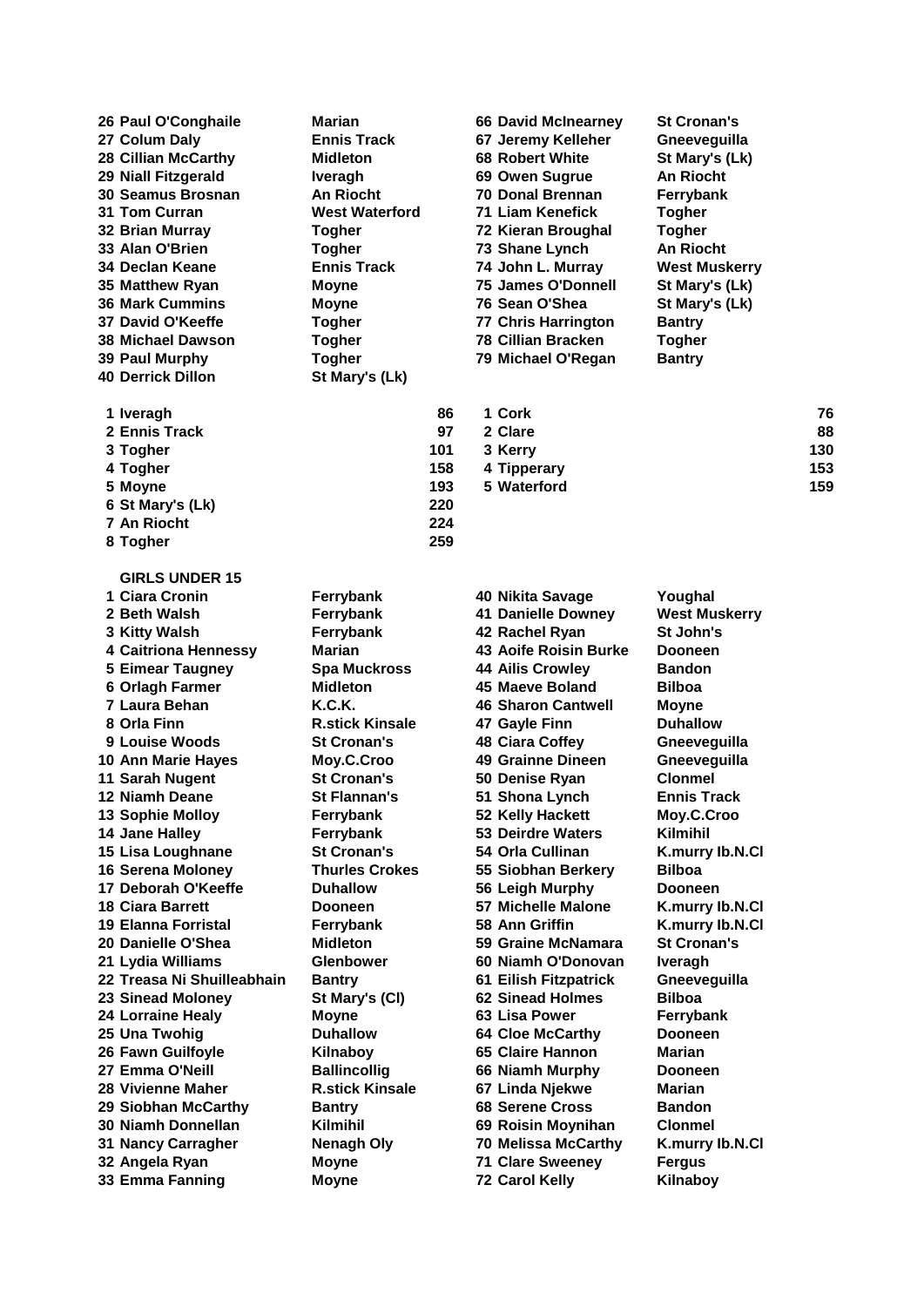| 34 Niamh Richardson           | <b>Bilboa</b>         |     | <b>73 Silvianne Strapp</b>  | Moy.C.Croo            |     |
|-------------------------------|-----------------------|-----|-----------------------------|-----------------------|-----|
| 35 Michelle McCarthy          | <b>West Waterford</b> |     | <b>74 Claudette Kelly</b>   | <b>Belgooly</b>       |     |
| 36 Jacqueline Hughes          | <b>Thurles Crokes</b> |     | 75 Rebecca Mulpeter         | Marian                |     |
| <b>37 Marie Howard</b>        | St John's             |     | <b>76 Jennifer Fielding</b> | <b>Bandon</b>         |     |
| <b>38 Katerina O'Driscoll</b> | Skibbereen            |     | 77 Karen Arthur             | Marian                |     |
| 39 Orla Scanlon               | <b>St Cronan's</b>    |     |                             |                       |     |
| 1 Ferrybank                   |                       | 19  | 1 Waterford                 |                       | 40  |
| 2 St Cronan's                 |                       | 74  | 2 Clare                     |                       | 88  |
| 3 Moyne                       |                       | 135 | 3 Cork                      |                       | 94  |
| 4 Dooneen                     |                       | 181 | 4 Tipperary                 |                       | 125 |
| 5 Bilboa                      |                       | 196 | 5 Limerick                  |                       | 261 |
| 6 Marian                      |                       | 211 |                             |                       |     |
| 7 K.murry lb.N.Cl             |                       | 239 |                             |                       |     |
| <b>BOYS UNDER 16</b>          |                       |     |                             |                       |     |
| 1 Patrick Hogan               | <b>KCK</b>            |     | <b>38 James Maher</b>       | <b>Templemore</b>     |     |
| 2 Mark Shalloe                | <b>West Waterford</b> |     | <b>39 Brian Butler</b>      | Moy.C.Croo            |     |
| 3 Keith Maher                 | <b>Thurles Crokes</b> |     | 40 Shane Sexton             | <b>Kmurry Ib N.Cl</b> |     |
| 4 Padraigh Landers            | <b>St Cronan's</b>    |     | 41 Matthew Ryan             | <b>Moyne</b>          |     |
| 5 John Francis                | Ferrybank             |     | <b>42 Robert Cronin</b>     | <b>Togher</b>         |     |
| <b>6 Liam Harty</b>           | <b>Templemore</b>     |     | 43 Mark Tobin               | <b>Togher</b>         |     |
| <b>7 Nial Browne</b>          | <b>KCK</b>            |     | 44 Colm Nolan               | <b>Clonmel</b>        |     |
| 8 Andrew Breen                | <b>Dooneen</b>        |     | 45 Ben Molloy               | Ferrybank             |     |
| 9 Denis Sheehan               | Gneeveguilla          |     | <b>46 Fergal Smithwick</b>  | Marian                |     |
| <b>10 Matthew Murphy</b>      | Togher                |     | 47 Alan O'Brien             | <b>Togher</b>         |     |
| 11 Patrick Flynn              | Ferrybank             |     | 48 Tom Cullen               | <b>Thurles Crokes</b> |     |
| 12 Blu Corbell                | Youghal               |     | <b>49 Mark Ellis</b>        | Liscarroll            |     |
| 13 Michael Carmody            | <b>Emerald</b>        |     | 50 Bill Twomey              | Glenbower             |     |
| <b>14 Niall Griffin</b>       | <b>Glenbower</b>      |     | 51 Aidan Halley             | <b>KCK</b>            |     |
| <b>15 Michael Carroll</b>     | <b>Togher</b>         |     | 52 Dean Looby               | <b>Clonmel</b>        |     |
| 16 Tomas Condon               | <b>Bilboa</b>         |     | 53 Kevin Moore              | <b>Dundrum</b>        |     |
| 17 Shane Conroy               | <b>Bandon</b>         |     | 54 Colm Murphy              | <b>Iveragh</b>        |     |
| <b>18 Brian Corry</b>         | Marian                |     | 55 John Bergin              | Moy.C.Croo            |     |
| 19 Sean Browne                | <b>KCK</b>            |     | 56 Martin Sheehan           | Marian                |     |
| 20 David Phelan               | <b>West Waterford</b> |     | 57 Mark Shanahan            | <b>Templemore</b>     |     |
| 21 Tomas Bradley              | <b>An Riocht</b>      |     | <b>58 Martin Crowley</b>    | <b>Bantry</b>         |     |
| 22 Sean O'Flynn               | <b>Ennis Track</b>    |     | 59 Sean Doolan              | <b>Togher</b>         |     |
| 23 David Tobin                | Thurles Crokes        |     | 60 Aaron Noonan             | Togher                |     |
| <b>24 Vincent Molumby</b>     | <b>Thurles Crokes</b> |     | 61 Mark Fitzgerald          | Marian                |     |
| 25 Alen Akehurst              | <b>West Waterford</b> |     | 62 Colin Moloney            | <b>Togher</b>         |     |
| 26 John Kidney                | <b>Togher</b>         |     | 63 John Doherty             | <b>Tipp Town</b>      |     |
| 27 David Molloy               | Ferrybank             |     | 64 Jason Greene             | Marian                |     |
| 28 Cathal O'Connor            | <b>Dooneen</b>        |     | 65 Danial Glavin            | <b>Togher</b>         |     |
| 29 Adam Kelleher              | <b>Togher</b>         |     | 66 Colm Lehane              | <b>Bandon</b>         |     |
| <b>30 Sean Lewis</b>          | <b>Dooneen</b>        |     | 67 Luke Carparelli          | Ferrybank             |     |
| 31 Tom Quinn                  | <b>Templemore</b>     |     | 68 Andrew O'Reilly          | <b>Togher</b>         |     |
| <b>32 Shane Hackett</b>       | Moy.C.Croo            |     | 69 John L Murray            | <b>West Muskerry</b>  |     |
| 33 David O'Keeffe             | <b>Togher</b>         |     | 70 Cathal Hogan             | <b>Dundrum</b>        |     |
| <b>34 Michael Dawson</b>      | <b>Togher</b>         |     | <b>71 Jason Curtin</b>      | Kilnaboy              |     |
| 35 Paul Murphy                | <b>Togher</b>         |     | 72 Barry O'Driscoll         | <b>Bandon</b>         |     |
| <b>36 Anthony Hennessy</b>    | <b>Bandon</b>         |     | 73 Danial O'Sullivan        | <b>Togher</b>         |     |
| <b>37 Martin Cantwell</b>     | <b>KCK</b>            |     | <b>74 Niall Heffernan</b>   | Moy.C.Croo            |     |
| 1 KCK                         |                       | 64  | 1 Waterford                 |                       | 45  |
| 2 Togher                      |                       | 80  | 2 Cork                      |                       | 94  |
| 3 Ferrybank                   |                       | 88  | 3 Tipperary                 |                       | 119 |
| 4 Th Crokes                   |                       | 98  | 4 Clare                     |                       | 186 |
| 5 Templemore                  |                       | 132 |                             |                       |     |
|                               |                       |     |                             |                       |     |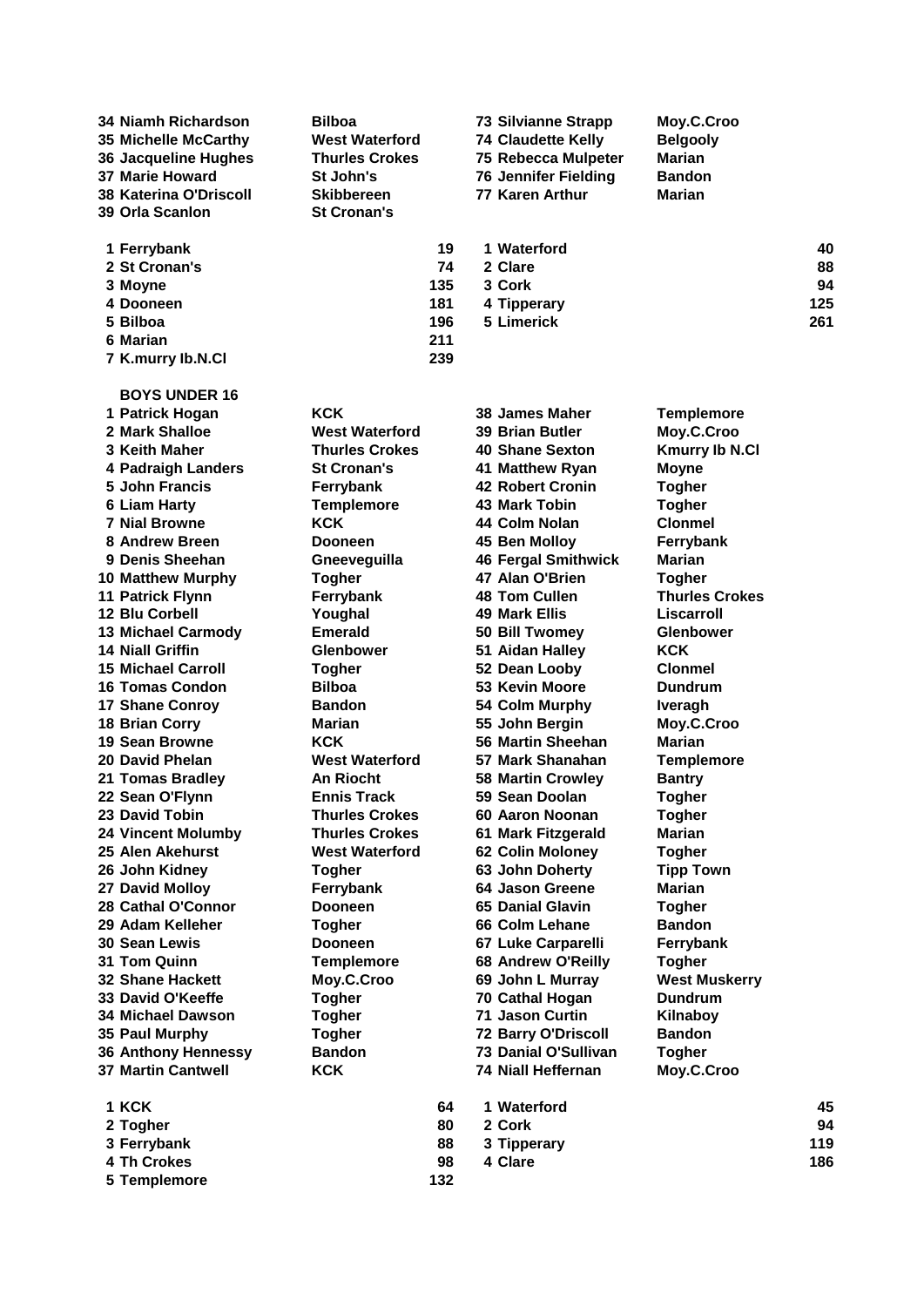| 6 Togher     | 144 |
|--------------|-----|
| 7 Marian     | 181 |
| 8 Bandon     | 191 |
| 9 Moy.C.Croo | 200 |
| 10 Togher    | 209 |
| 11 Togher    | 268 |

 **St Cronan's 167 5 Clare 184 Marian 209**

**GIRLS UNDER 16 Ciara Cronin Ferrybank 32 Emma Fanning Moyne Niamh Ryan Ferrybank 33 Michelle Hartnett Grange Fermoy Lorraine McCarthy Ferrybank 34 Julie Brent West Waterford Beth Walsh Ferrybank 35 Aine Pyne Marian Kitty Walsh Ferrybank 36 Niamh Berkery Bilboa Francis O'Shea North Cork 37 Lauren Crowley Ballincollig Eimear Taugney Spa Muckross 38 Mairead Roche Bandon Jane Halley Ferrybank 39 Brid Carey Templemore Laura Behan KCK 40 Aisling Stapleton Templemore Jenny Hurley West Waterford 41 Ciara Coffey Gneeveguilla Claire Madigan St John's 42 Caroline Dunne Moyne Shona Curran West Waterford 43 Sinead Holmes Bilboa Ciara Barrett Dooneen 44 Eimear Scanlon West Waterford Grainne Brennan Ferrybank 45 Niamh McGrath West Waterford Maura Fitzgerald Farranfore M V 46 Leah O'Keeffe St Cronan's Elma Nugent West Waterford 47 Sinead McNamara St Cronan's Roisin Howard Grange Fermoy 48 Jacquiline Woods St Cronan's Niamh O'Regan Youghal 49 Lauren O'Neill Carrig na Bhfear Ciara Cleary St Mary's (Cl) 50 Laura Heffernan Moy.C.Croo Lynda O'Donovan Bandon 51 Valerie Lynch Bandon Kristina Wieneke Bantry 52 Phillippa Crowley Bandon Becky Hand Dooneen 53 Linda Njekwe Marian Lorna Dunne Thurles Crokes 54 Rebecca McEvoy Belgooly Niamh Hennessy Templemore 55 Serena Cross Bandon Jacquiline Hughes Thurles Crokes 56 Ann Griffin Kmurry Ib N.Cl Shona Enright St Cronan's 57 Maeve McCarthy Ennis Track Maura O'Dea Bilboa 58 Emma Gayer Belgooly Fiona O'Shea Dooneen 59 Tara Rynne Kmurry Ib N.Cl Michelle McCarthy West Waterford 60 Rebecca Mulpeter Marian Katerina O'Driscoll Skibbereen 61 Caoimhe Mulcahy Marian Niamh O'Riordan West Waterford Ferrybank 10 1 Waterford 23 West Waterford 67 2 Cork 112 West Waterford 154 3 Limerick 169**

| 10  | 1 Waterford | 23  |
|-----|-------------|-----|
| 67  | 2 Cork      | 112 |
| 154 | 3 Limerick  | 169 |
| 161 | 4 Tipperary | 183 |
| 167 | 5 Clare     | 184 |
|     |             |     |

| <b>BOYS UNDER 17</b>  |                       |                           |                       |
|-----------------------|-----------------------|---------------------------|-----------------------|
| 1 Nial Touhy          | Ferrybank             | <b>35 Matthew Murphy</b>  | <b>Togher</b>         |
| 2 Ferdia O'Haodha     | Ferrybank             | 36 Sean Browne            | <b>K.C.K.</b>         |
| 3 Conor Dooney        | Ferrybank             | 37 Des Sheehan            | <b>West Waterford</b> |
| 4 Craig Murphy        | Togher                | <b>38 Cathal O'Connor</b> | <b>Dooneen</b>        |
| 5 Patrick Hogan       | K.C.K.                | <b>39 Niall Griffin</b>   | <b>Glenbower</b>      |
| <b>6 Gavin Downey</b> | Ferrybank             | 40 Shane Conway           | <b>Bandon</b>         |
| 7 Brendan O'Sullivan  | <b>Iveragh</b>        | 41 Shane Hackett          | Moy.C.Croo            |
| 8 Kevin Cooper        | Ferrybank             | 42 Tomas Bradley          | <b>An Riocht</b>      |
| 9 Padraigh Landers    | <b>St Cronan's</b>    | <b>43 Alen Akehurst</b>   | <b>West Waterford</b> |
| 10 Keith Maher        | <b>Thurles Crokes</b> | 44 James Maher            | <b>Templemore</b>     |
| 11 Mark Shalloe       | <b>West Waterford</b> | 45 John Kidney            | Togher                |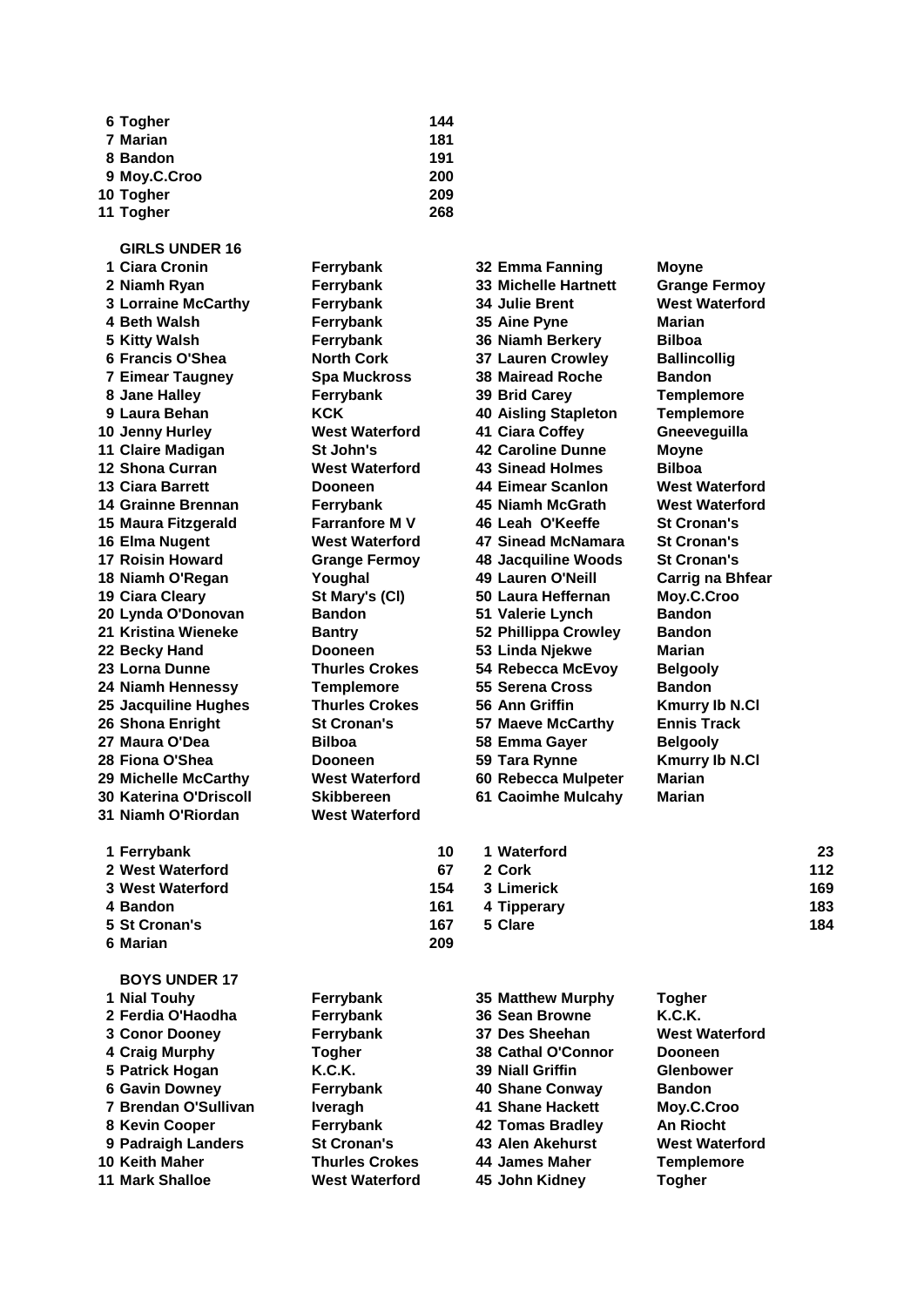| 12 Donal Howley           | Kmurry Ib. N.Cl        |     | <b>46 Robert Cronin</b>                     | <b>Togher</b>          |     |
|---------------------------|------------------------|-----|---------------------------------------------|------------------------|-----|
| <b>13 Nial Browne</b>     | K.C.K.                 |     | 47 John Joe Ryan                            | Dooneen                |     |
| 14 Ronan Duggan           | <b>Bandon</b>          |     | <b>48 Thomas Hayes</b>                      | Moy.C.Croo             |     |
| <b>15 Eric Murphy</b>     | Togher                 |     | <b>49 Andrew Wilson</b>                     | <b>Bandon</b>          |     |
| <b>16 Andrew Murphy</b>   | <b>Ennis Track</b>     |     | 50 John Delaney                             | <b>Togher</b>          |     |
| 17 Brian Egan             | St John's              |     | 51 Christopher Doolan                       | Marian                 |     |
| 18 Alan Leamy             | <b>St Cronan's</b>     |     | 52 Donal Wilde                              | <b>St Cronan's</b>     |     |
| <b>19 Eanna Cantwell</b>  | <b>Glenbower</b>       |     | 53 Shane Sexton                             | Kmurry Ib. N.Cl        |     |
| 20 Kieran Daly            | <b>Bilboa</b>          |     | <b>54 Anthony Hennessy</b>                  | <b>Bandon</b>          |     |
| 21 Philip O'Neill         | <b>Glenbower</b>       |     | 55 David Cleary                             | Kmurry Ib. N.Cl        |     |
| 22 Brian Corry            | Marian                 |     | <b>56 Martin Cantwell</b>                   | K.C.K.                 |     |
| 23 Sean O'Flynn           | <b>Ennis Track</b>     |     | 57 Kevin Moore                              | Dundrum                |     |
| 24 Fergal Smithwick       | Marian                 |     | 58 Ben Molloy                               | Ferrybank              |     |
| 25 Joseph Blake           | St John's              |     | 59 Craig Harrington                         | <b>Togher</b>          |     |
| 26 Ciaran Kenny           | <b>Blarney Innis</b>   |     | 60 Tom Cullen                               | <b>Thurles Crokes</b>  |     |
| 27 Sean McMahon           | <b>St Cronan's</b>     |     | <b>61 David Mackey</b>                      | Kmurry Ib. N.Cl        |     |
| 28 Finbar Horgan          | <b>Clonmel</b>         |     | 62 Aiden Halley                             | K.C.K.                 |     |
| 29 David Molloy           | Ferrybank              |     | 63 Martin Sheehan                           | Marian                 |     |
| <b>30 Denis Sheehan</b>   | Gneeveguilla           |     | 64 Sean Doolan                              | <b>Togher</b>          |     |
| <b>31 Mark McConnell</b>  | <b>West Waterford</b>  |     |                                             |                        |     |
|                           | <b>Thurles Crokes</b>  |     | <b>65 Martin Crowley</b><br>66 Jason Curtin | <b>Bantry</b>          |     |
| <b>32 David Tobin</b>     |                        |     | 67 Seamus Gee                               | Kilnaboy               |     |
| 33 Patrick Flynn          | Ferrybank              |     | 68 Niall Heffernan                          | <b>Togher</b>          |     |
| 34 Michael Carmody        | <b>Emerald</b>         |     |                                             | Moy.C.Croo             |     |
| 1 Ferrybank               |                        | 12  | 1 Waterford                                 |                        | 25  |
| 2 Togher                  |                        | 99  | 2 Clare                                     |                        | 94  |
| 3 St Cronan's             |                        | 106 | 3 Cork                                      |                        | 99  |
| 4 K.C.K.                  |                        | 110 | 4 Tipperary                                 |                        | 203 |
| 5 West Waterford          |                        | 122 |                                             |                        |     |
| 6 Ferrybank               |                        | 128 |                                             |                        |     |
| 7 Bandon                  |                        | 157 |                                             |                        |     |
| 8 Marian                  |                        | 160 |                                             |                        |     |
| 9 Kilmurry Ib. N.Clare    |                        | 181 |                                             |                        |     |
| 10 Togher                 |                        | 219 |                                             |                        |     |
|                           |                        |     |                                             |                        |     |
| <b>GIRLS UNDER 17</b>     |                        |     |                                             |                        |     |
| 1 Niamh Ryan              | Ferrybank              |     | 28 Lucy Fitzgerald                          | <b>R.stick Kinsale</b> |     |
| 2 Francis O'Shea          | <b>North Cork</b>      |     | 29 Aine Pyne                                | Marian                 |     |
| 3 Grainne Quinn           | Ferrybank              |     | 30 Emma Haugh                               | St John's              |     |
| <b>4 Grace Crowley</b>    | <b>St Ita's</b>        |     | 31 Maura O'Dea                              | <b>Bilboa</b>          |     |
| 5 Alvy Carragher          | Nenagh Oly             |     | 32 Julie Brent                              | <b>West Waterford</b>  |     |
| 6 Michelle Finn           | <b>Duhallow</b>        |     | <b>33 Sinead Power</b>                      | Youghal                |     |
| <b>7 Lorraine McGrath</b> | Ferrybank              |     | 34 Niamh O'Riordan                          | <b>West Waterford</b>  |     |
| 8 Rebecca Brisco          | <b>Carrick on Suir</b> |     | <b>35 Mairead Roche</b>                     | <b>Bandon</b>          |     |
| 9 Mary O'Connor           | Ferrybank              |     | 36 Lisa Marrinan                            | St Mary's (CI)         |     |
| 10 Claire Madigan         | St John's              |     | 37 Niamh Berkery                            | <b>Bilboa</b>          |     |
| 11 Karen English          | Ferrybank              |     | <b>38 Edel Fitzpatrick</b>                  | St Mary's (CI)         |     |
| 12 Grainne Brennan        | Ferrybank              |     | <b>39 Eimear Greene</b>                     | St Mary's (CI)         |     |
| 13 Emer O'Connell         | <b>Blarney Innis</b>   |     | 40 Laura Dunne                              | <b>Thurles Crokes</b>  |     |
| 14 Ciara Cleary           | St Mary's (CI)         |     | 41 Sarah Loughnane                          | <b>St Cronan's</b>     |     |
| 15 Tara Quinn             | Ferrybank              |     | <b>42 Eimear Scanlon</b>                    | <b>West Waterford</b>  |     |
| 16 Jenny Hurley           | <b>West Waterford</b>  |     | 43 Sinead McNamara                          | <b>St Cronan's</b>     |     |
| 17 Niamh O'Regan          | Youghal                |     | 44 Valerie Lynch                            | <b>Bandon</b>          |     |
| <b>18 Shona Curran</b>    | <b>West Waterford</b>  |     | 45 Jacquiline Woods                         | <b>St Cronan's</b>     |     |
| 19 Michelle Twohig        | <b>Duhallow</b>        |     | <b>46 Carmel Morrison</b>                   | Youghal                |     |
| 20 Maura Fitzgerald       | <b>Farranfore M.V</b>  |     | <b>47 Caroline Dunne</b>                    | <b>Moyne</b>           |     |
| 21 Lynda O'Donovan        | <b>Bandon</b>          |     | 48 Leah O'Keeffe                            | <b>St Cronan's</b>     |     |
| 22 Elma Nugent            | <b>West Waterford</b>  |     | <b>49 Lauren Crowley</b>                    | <b>Ballincollig</b>    |     |
| 23 Miriam Cashman         | <b>Duhallow</b>        |     | 50 Rebecca McEvoy                           | <b>Belgooly</b>        |     |
|                           |                        |     |                                             |                        |     |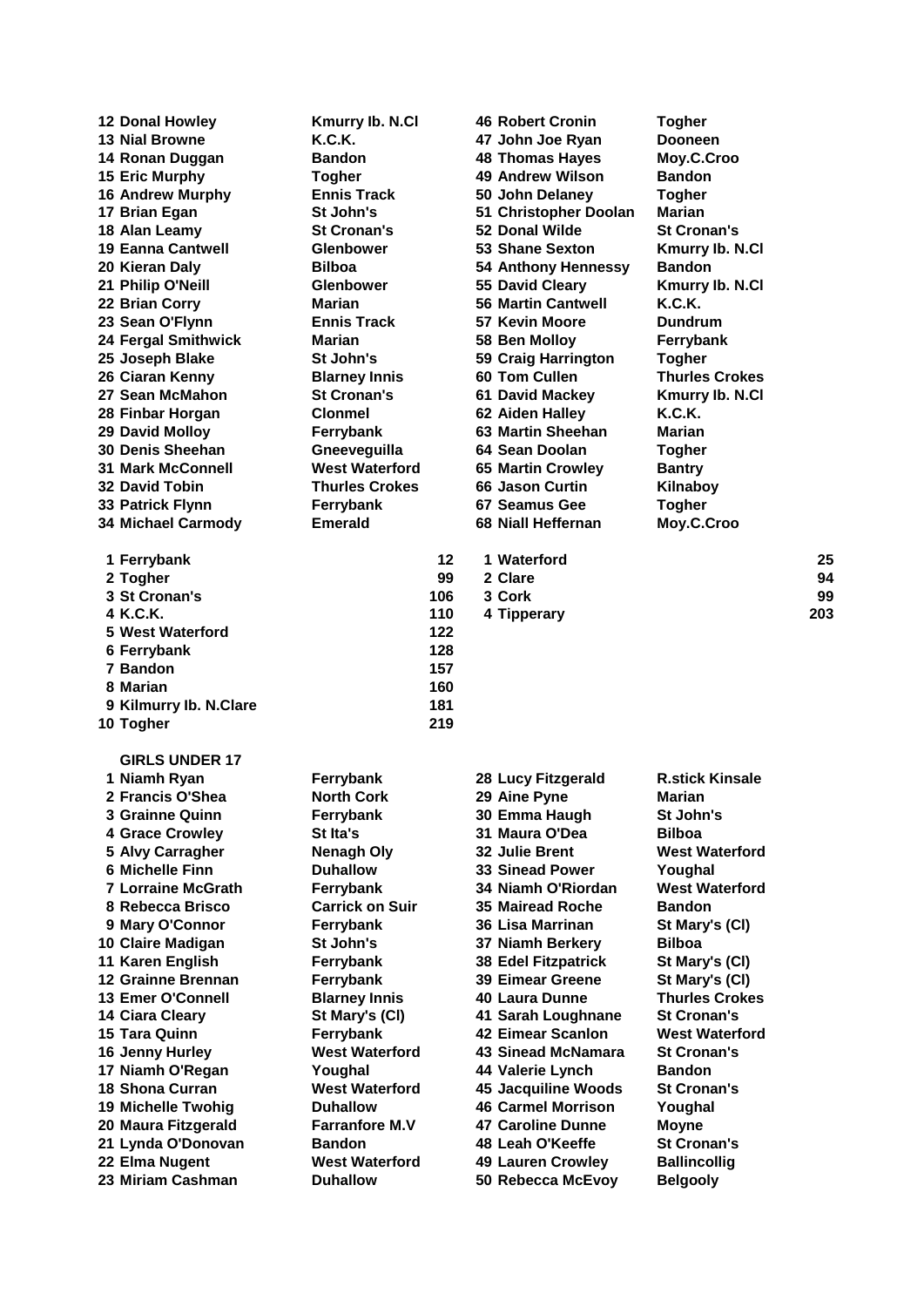| <b>24 Aisling Holmes</b>  | <b>Bilboa</b>          |     | 51 Grace Lynch            | <b>Bandon</b>         |     |
|---------------------------|------------------------|-----|---------------------------|-----------------------|-----|
| 25 Sorcha Prenderville    | <b>Lios Tuathail</b>   |     | 52 Caoimhe Mulcahy        | <b>Marian</b>         |     |
| 26 Orliath Healy          | Moy.C.Croo             |     | 53 Clare Roseingrave      | Marian                |     |
| 27 Roisin Howard          | <b>Grange Fermoy</b>   |     |                           |                       |     |
|                           |                        |     |                           |                       |     |
| 1 Ferrybank               |                        | 20  | 1 Waterford               |                       | 43  |
| 2 West Waterford          |                        | 88  | 2 Cork                    |                       | 78  |
| 3 St Mary's (CI)          |                        | 127 | 3 Clare                   |                       | 157 |
| 4 Bandon                  |                        | 151 |                           |                       |     |
| 5 St Cronan's             |                        | 177 |                           |                       |     |
|                           |                        |     |                           |                       |     |
| <b>BOYS UNDER 18</b>      |                        |     |                           |                       |     |
| 1 Ciaran O'Lionaird       | Leevale                |     | 20 Ronan Duggan           | <b>Bandon</b>         |     |
| 2 Niall Touhy             | Ferrybank              |     | 21 Graham Power           | Ferrybank             |     |
| 3 Kevin Cooper            | Ferrybank              |     | 22 Eric Murphy            | <b>Togher</b>         |     |
| 4 Diarmuid O'Foghli       | <b>West Waterford</b>  |     | 23 Kevin Harty            | <b>West Waterford</b> |     |
| 5 Brendan O'Sullivan      | <b>Iveragh</b>         |     | 24 Dean Flanagan          | <b>Kmurry Ib N.Cl</b> |     |
| 6 Ferdia O'Haodha         | Ferrybank              |     | <b>25 Thomas Garrahy</b>  | <b>Kmurry Ib N.Cl</b> |     |
| 7 John Niall O'Donoghue   | Gneeveguilla           |     | 26 Philip O'Neill         | <b>Glenbower</b>      |     |
| 8 Brian Markham           | <b>Ennis Track</b>     |     | 27 Kevin Hassett          | <b>Togher</b>         |     |
| 9 David Quinn             | <b>Ennis Track</b>     |     | 28 James Dineen           | <b>KCK</b>            |     |
| 10 Joe Fitzgerald         | <b>Glenbower</b>       |     | 29                        |                       |     |
| <b>11 Gavin Downey</b>    | Ferrybank              |     | 30 Kieran Daly            | <b>Bilboa</b>         |     |
| <b>12 Michael Maher</b>   | <b>Ennis Track</b>     |     | 31 Des Sheehan            | <b>West Waterford</b> |     |
| 13 Nicky O'Donoghue       | Glenbower              |     | 32 Saen McMahon           | <b>St Cronan's</b>    |     |
| 14 Donal Howley           | <b>Kmurry Ib N.Cl</b>  |     | 33 John Delaney           | <b>Togher</b>         |     |
| 15 Shane Coffey           | <b>Togher</b>          |     | <b>34 Donal Wilde</b>     | <b>St Cronan's</b>    |     |
| <b>16 Mark Fitzgerald</b> | <b>Glenbower</b>       |     | 35 David Mackey           | <b>Kmurry Ib N.Cl</b> |     |
| 17 Seosamh O'Loughlin     | <b>Ennis Track</b>     |     | 36 Michael Coughlan       | Marian                |     |
| <b>18 Eanna Cantwell</b>  | <b>Glenbower</b>       |     | 37 Craig Harrington       | <b>Togher</b>         |     |
| <b>19 Brian McGinley</b>  | <b>Ennis Track</b>     |     |                           |                       |     |
| 1 Ferrybank               |                        | 22  | 1 Waterford               |                       | 47  |
| 2 Ennis Track             |                        | 46  | 2 Cork                    |                       | 73  |
| 3 Glenbower               |                        | 57  | 3 Clare                   |                       | 79  |
| 4 Togher                  |                        | 97  |                           |                       |     |
| 5 Kmurry Ib N.Cl          |                        | 98  |                           |                       |     |
|                           |                        |     |                           |                       |     |
| <b>GIRLS UNDER 18</b>     |                        |     |                           |                       |     |
| 1 Lorna Comyn             | <b>Belgooly</b>        |     | 17 Miriam Cashman         | <b>Duhallow</b>       |     |
| 2 Nioamh Kennedy          | <b>West Waterford</b>  |     | <b>18 Michelle Ahern</b>  | <b>Glenbower</b>      |     |
| 3 Ellen Soloan            | <b>St Cronan's</b>     |     | 19 Carol Finn             | <b>Duhallow</b>       |     |
| 4 Grainne Quinn           | Ferrybank              |     | 20 Sarah Gayer            | <b>Belgooly</b>       |     |
| 5 Michelle Finn           | <b>Duhallow</b>        |     | 21 Orlaith Healy          | Moy.C.Croo            |     |
| 6 Rebecca Brisco          | <b>Carrick on Suir</b> |     | 22 Sarah Daly             | St John's             |     |
| <b>7 Claire Hackett</b>   | Moy.C.Croo             |     | 23 Amanda Perril          | Marian                |     |
| 8 Mary O'Connor           | Ferrybank              |     | 24 Eadaoin O'Neill        | <b>Glenbower</b>      |     |
| 9 Alvy Carragher          | <b>Nenagh Oly</b>      |     | 25 Eadaoin Ashe           | <b>West Waterford</b> |     |
| 10 Karen English          | Ferrybank              |     | 26 Lisa Quinlan           | <b>Moyne</b>          |     |
| <b>11 Grace Crowley</b>   | St Ita's               |     | 27 Miriam Crone           | <b>Moyne</b>          |     |
| <b>12 Aisling Holmes</b>  | <b>Bilboa</b>          |     | 28 Edel Raggett           | <b>Ballincollig</b>   |     |
| 13 Michelle Twohig        | <b>Duhallow</b>        |     | 29 Eimear Greene          | St Mary's (CI)        |     |
|                           |                        |     | 30 Lisa Marrinan          |                       |     |
| 14 Holly Deegan           | Ferrybank              |     | <b>31 Carmel Morrison</b> | St Mary's (CI)        |     |
| 15 Sharon Rynne           | <b>Kmurry Ib N.CI</b>  |     |                           | Youghal               |     |
| 16 Tara Quinn             | Ferrybank              |     | <b>32 Eibhlin Butler</b>  | <b>Moyne</b>          |     |
| 1 Ferrybank               |                        | 36  | 1 Waterford               |                       | 54  |
| 2 Duhallow                |                        | 54  | 2 Cork                    |                       | 73  |